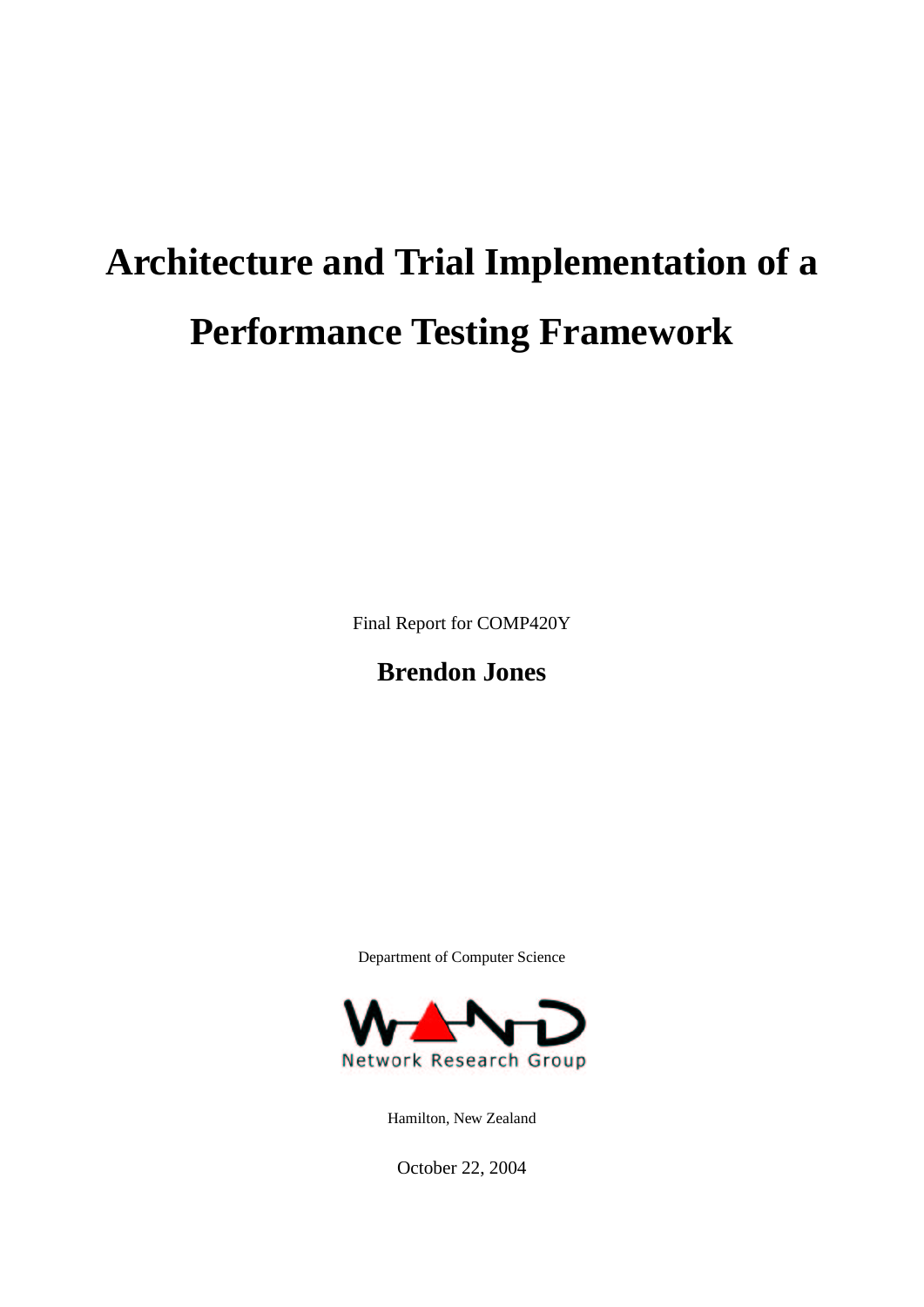# **Abstract**

The WAND Emulation Network is used by researchers to undertake performance evaluation of computer network software and hardware. While the network provides a powerful environment for testing, many of the procedures are ad hoc. Researchers must invest time in developing their own measurement system. Further, these systems are disjoint from one another, so results are not necessarily comparable.

This report details the development of a testing framework that will allow easy emulation setup and measurement. Amongst the more important of these components is the automatic configuration of the network and the generation of traffic to create situations that fully test the capabilities of a device.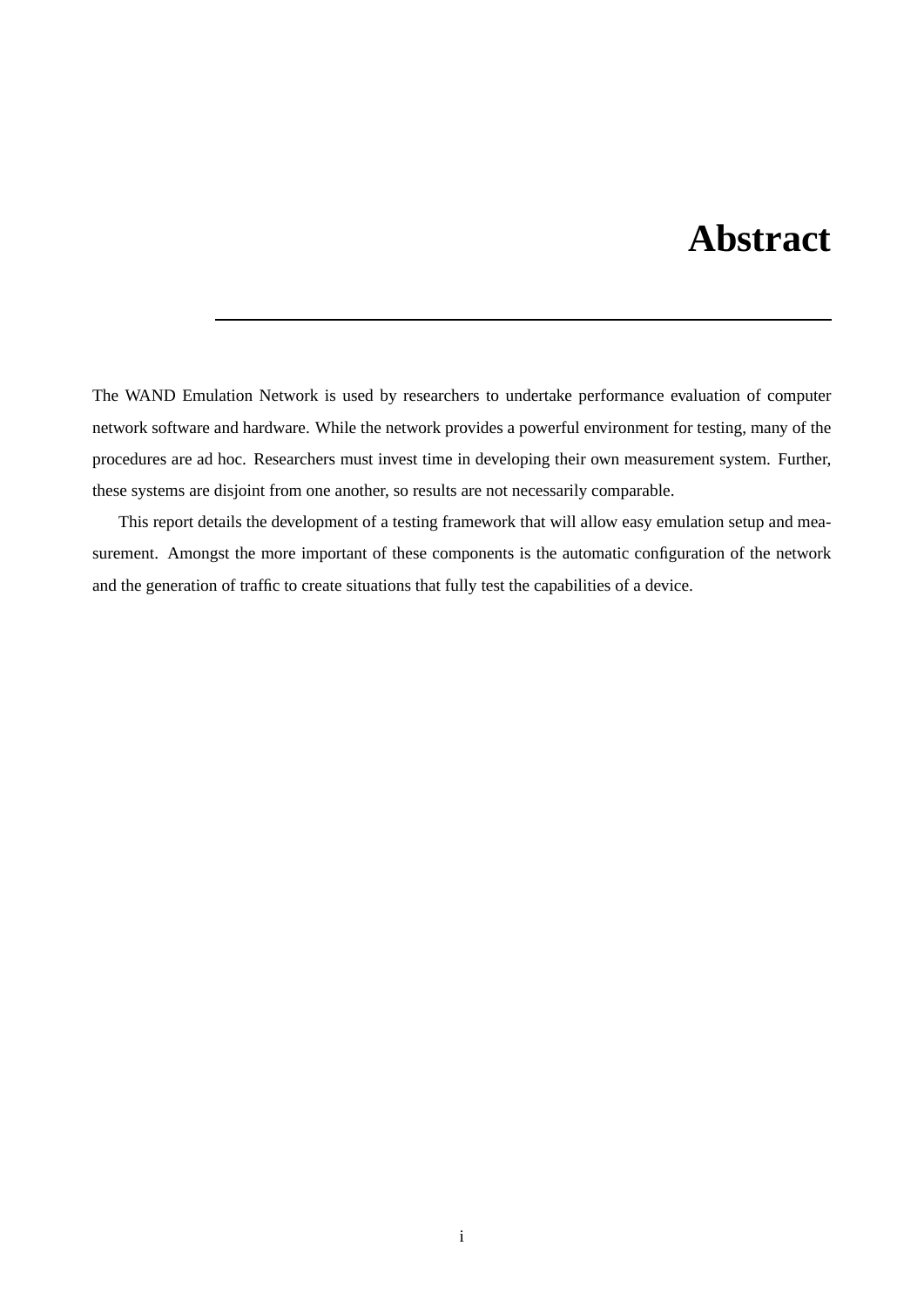# **Acknowledgements**

I would like to acknowledge the members of the WAND group for their support during this project. Extra thanks should go to my supervisor Richard Nelson for all of his help throughout the year.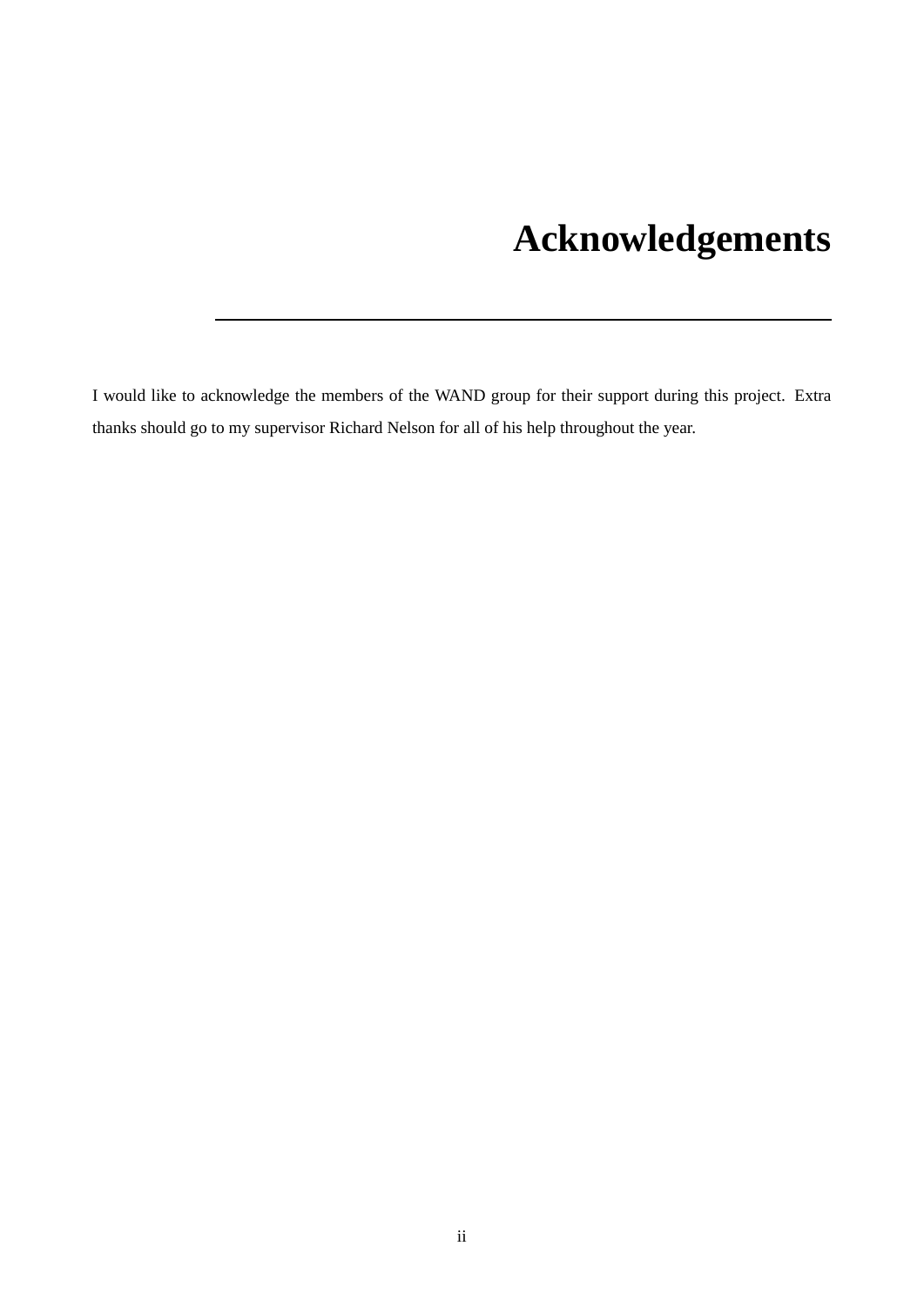# **Contents**

| $\mathbf{1}$   |     | <b>Introduction</b>                                                                                                        | 1              |
|----------------|-----|----------------------------------------------------------------------------------------------------------------------------|----------------|
|                | 1.1 |                                                                                                                            | $\overline{1}$ |
|                | 1.2 |                                                                                                                            | 2              |
| $\overline{2}$ |     | <b>Background</b>                                                                                                          | 3              |
|                | 2.1 |                                                                                                                            | 3              |
|                |     | 2.1.1                                                                                                                      | $\overline{4}$ |
|                |     | 2.1.2                                                                                                                      | $\overline{4}$ |
|                | 2.2 |                                                                                                                            | 5              |
|                |     | 2.2.1                                                                                                                      | 5              |
|                |     | 2.2.2                                                                                                                      | 5              |
|                | 2.3 |                                                                                                                            | 6              |
|                |     | 2.3.1                                                                                                                      | 6              |
| 3              |     | Implementation                                                                                                             | 7              |
|                | 3.1 |                                                                                                                            | 7              |
|                | 3.2 |                                                                                                                            | 7              |
|                |     | 3.2.1                                                                                                                      | 8              |
|                |     | 3.2.2                                                                                                                      | 9              |
|                | 3.3 | Custom ns-2 Agent $\dots \dots \dots \dots \dots \dots \dots \dots \dots \dots \dots \dots \dots \dots \dots \dots$<br>-10 |                |
|                |     | 3.3.1<br>-10                                                                                                               |                |
|                | 3.4 |                                                                                                                            |                |
|                |     | Transport Protocol $\ldots \ldots \ldots \ldots \ldots \ldots \ldots \ldots \ldots \ldots \ldots \ldots \ldots$<br>3.4.1   |                |
|                |     | 3.4.2                                                                                                                      |                |
|                |     | 3.4.3                                                                                                                      |                |
|                |     | 3.4.4<br>- 14                                                                                                              |                |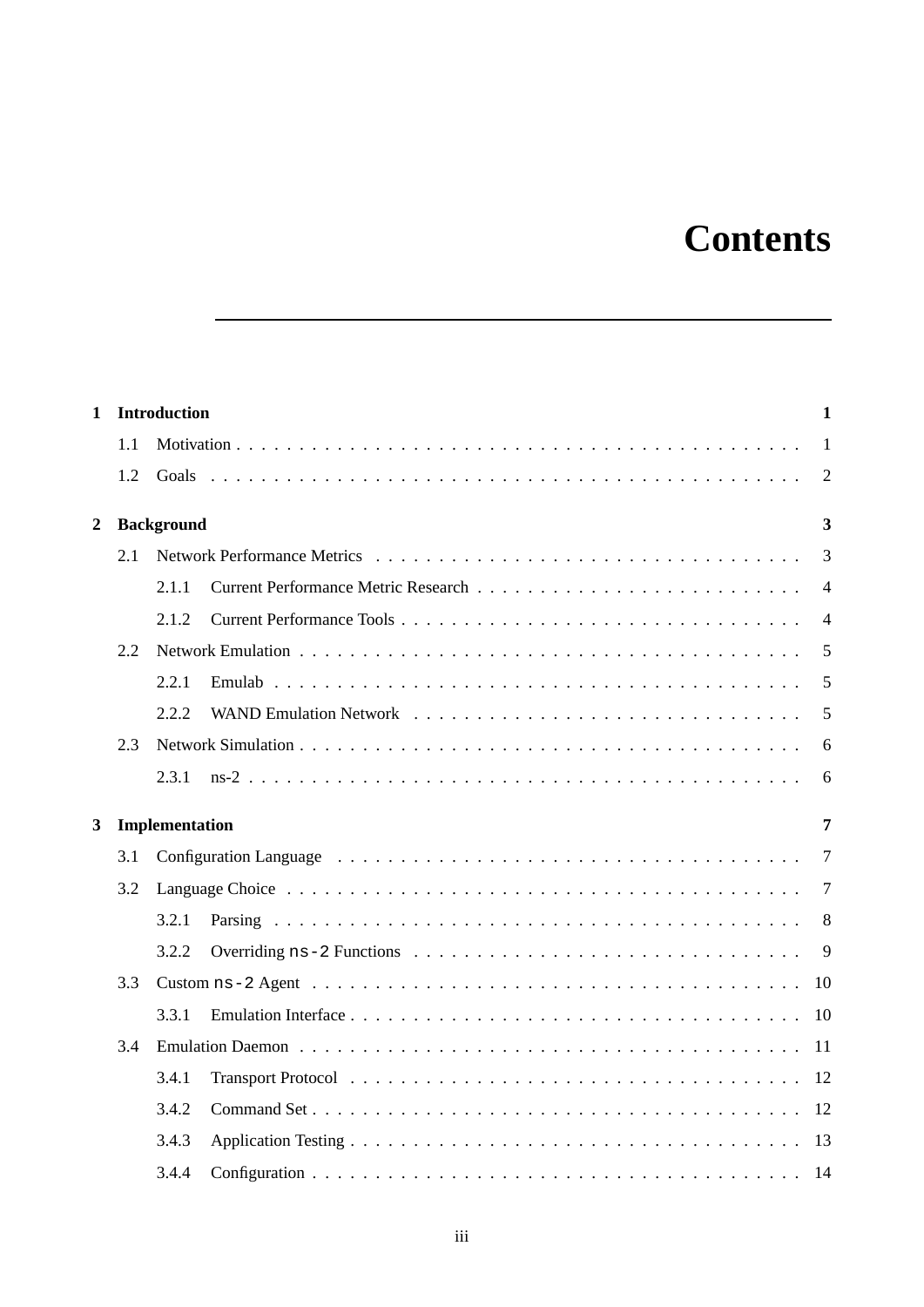|   |                                               | 3.4.5                                    |                            | 14 |  |  |
|---|-----------------------------------------------|------------------------------------------|----------------------------|----|--|--|
|   |                                               | 3.4.6                                    |                            | 15 |  |  |
|   | 3.5                                           |                                          |                            |    |  |  |
|   |                                               | 3.5.1                                    |                            | 16 |  |  |
|   |                                               | 3.5.2                                    |                            | 16 |  |  |
|   |                                               | 3.5.3                                    |                            | 17 |  |  |
|   | 3.6                                           |                                          |                            | 19 |  |  |
|   |                                               | 3.6.1                                    |                            | 19 |  |  |
|   |                                               | 3.6.2                                    |                            | 20 |  |  |
|   |                                               | 3.6.3                                    |                            | 22 |  |  |
| 4 | <b>Results</b>                                |                                          |                            | 23 |  |  |
|   | 4.1                                           |                                          |                            | 23 |  |  |
|   | 4.2                                           |                                          |                            | 23 |  |  |
| 5 |                                               | <b>Conclusions and Future Work</b><br>26 |                            |    |  |  |
| A | <b>Emulation Machine Specifications</b><br>28 |                                          |                            |    |  |  |
| B |                                               |                                          | <b>Abridged User Guide</b> | 30 |  |  |
|   | B.1                                           |                                          |                            | 30 |  |  |
|   | B.2                                           |                                          |                            | 31 |  |  |
|   | B.3                                           |                                          |                            | 31 |  |  |
|   | B.4                                           |                                          |                            | 32 |  |  |
|   | B.5                                           |                                          |                            | 32 |  |  |
|   | <b>B.6</b>                                    |                                          |                            | 33 |  |  |
|   | <b>Bibliography</b><br>34                     |                                          |                            |    |  |  |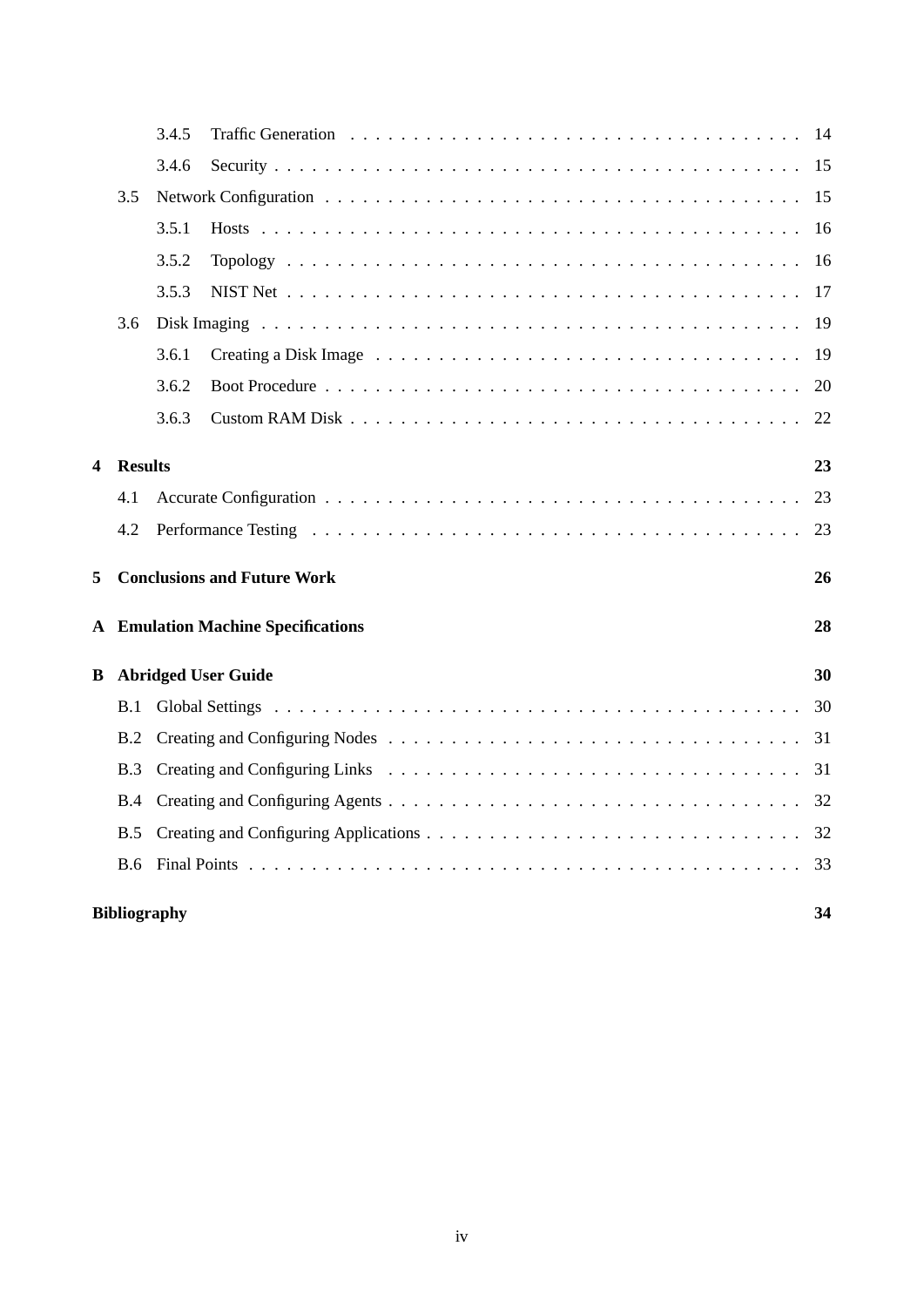# **List of Figures**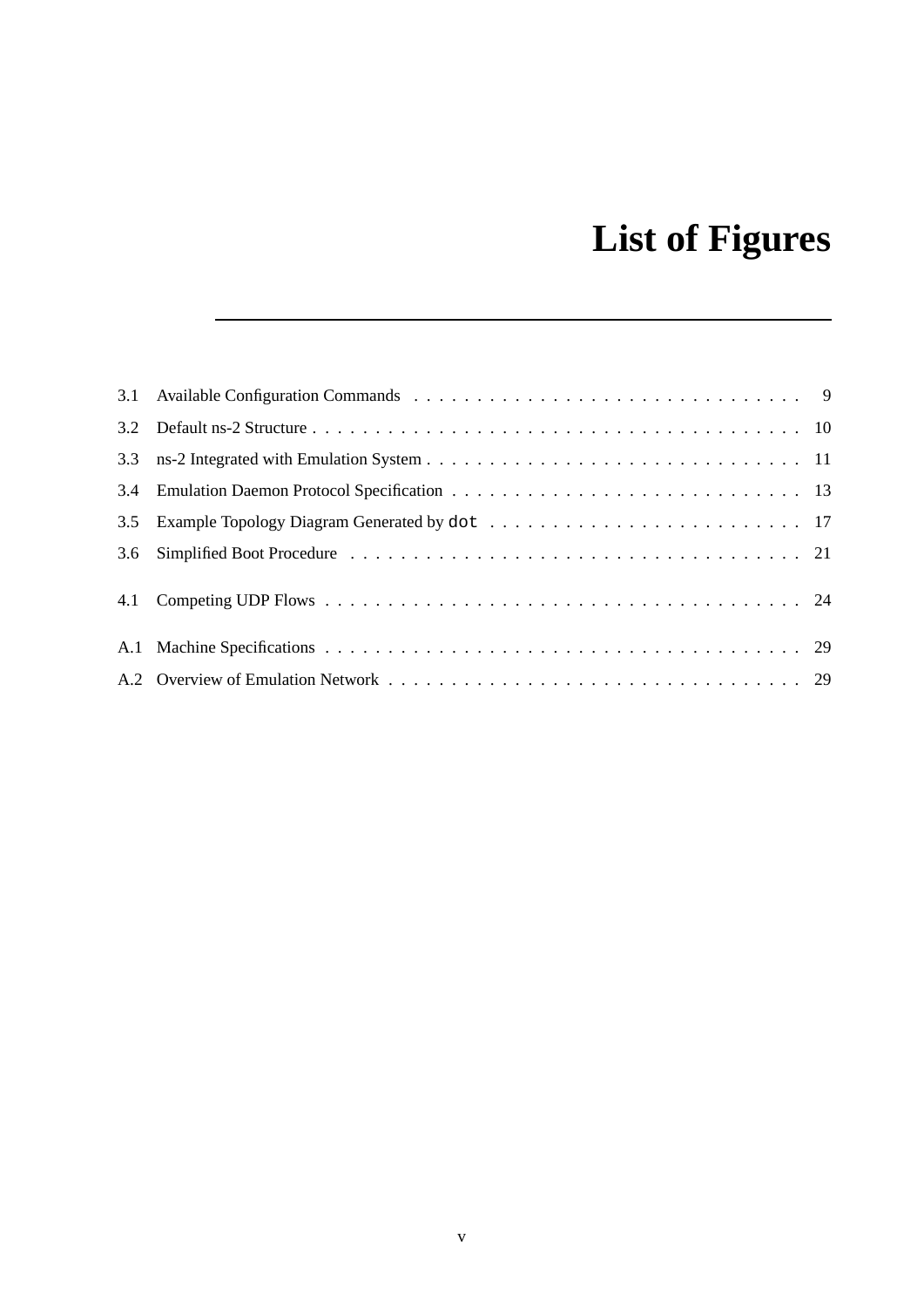# **Chapter 1 Introduction**

Networking is a very active area of research. New protocols are always under development, and existing ones are being tweaked or added to as well. New devices are being created to put in networks to improve security, reliability or performance. Before these are deployed, it is important to understand how they will behave in a real network, and interact with existing protocols and devices. It is not sensible for these tests to take place in a production network because of the possibility of damage being caused or existing traffic being interrupted. Also, it is such a random environment that results are not always able to be trusted. Instead, what is needed is a closed system over which a researcher has full and total control, and in which they can conduct experiments.

# **1.1 Motivation**

Network simulation is becoming increasingly prevalent as the way to test new ideas and research, and so it is important that we are able to accurately validate the results gained through it. In this case, simulation is the process of experimenting with the diverse attributes of networking in a software environment. The physical devices, computers, wiring, operating system and user behaviour are represented by models based on their specifications and observed behaviour. Situations that would otherwise be hypothetical or simply difficult to create can be explored, repeated and tweaked, with constraints on time and scale imposed only by the speed of the hardware the simulation is running on. Because these models are necessarily abstracted in nature to make their performance tractable, simulation cannot always accurately predict the subtle interactions that occur between different implementations of network stacks, operating systems and the various network devices along a path. Despite this, good simulators that are consistent are useful for comparative studies and are a valuable resource for improving the state of networking. Exactly how much it differs from the "reality" of a situation, and how consistent it is need to be known. Heidermann, Mills and Kumar[6] acknowledge that the "growing reliance on simulation raises the stakes with regard to establishing the correctness and predictive merits of specific simulation models", and that methods of validation need to be improved.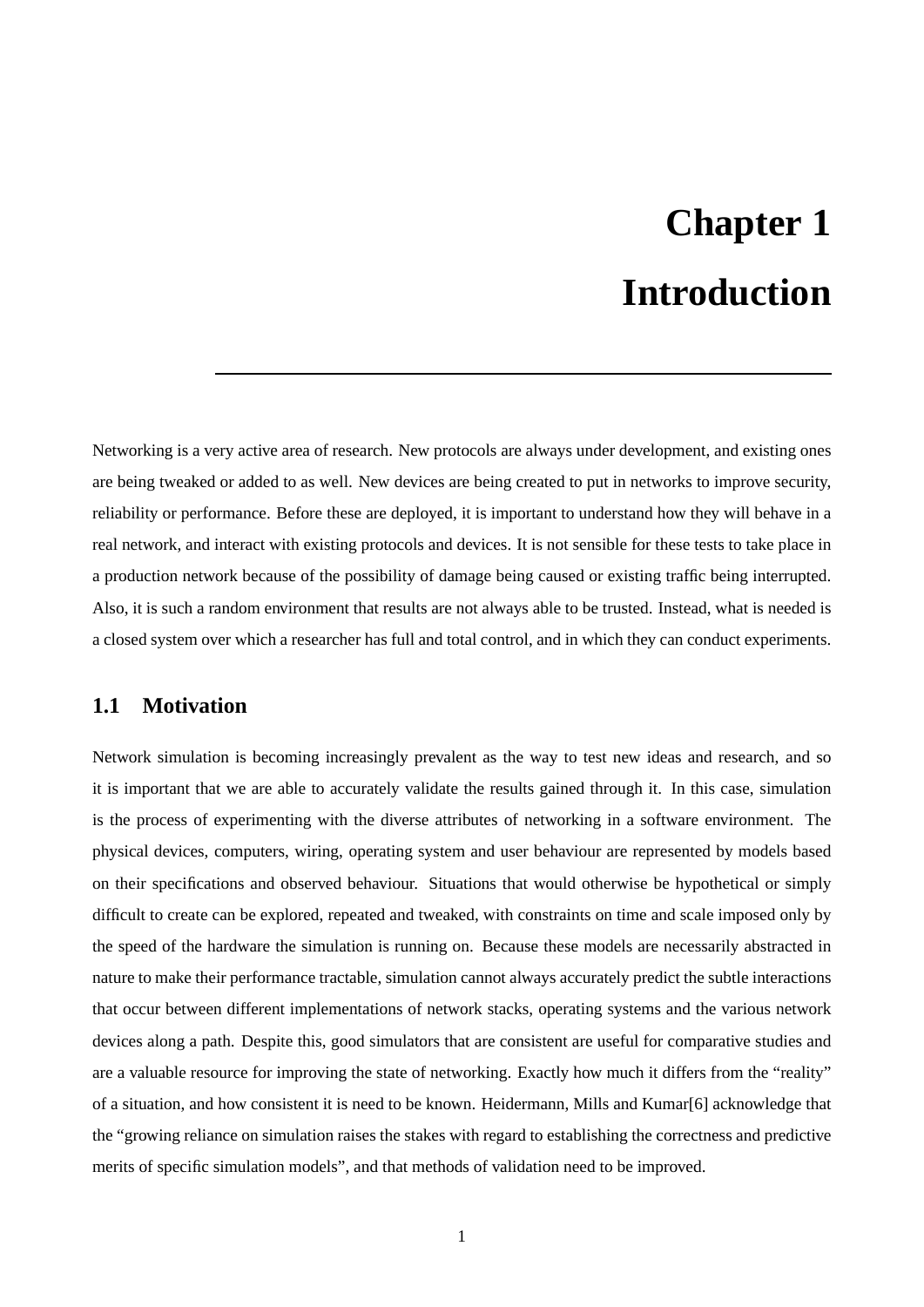Emulation is one of the preferred methods for validating simulation (and to a lesser extent, testing in its own right), but despite this, tools for emulation lag behind in terms of quality and availability. It is perhaps understandable that this is so, because emulation brings together many different areas of computing in order to provide a closed, controllable environment constructed with real equipment. The one-to-one correlation between nodes used in emulation and the physical machines (rather than the one physical machine, many nodes approach simulation is capable of) means a sizable network of computers is required to be able to emulate a complex topology. All these need to be managed, configured and updated in order to keep them going, and there is the added issue of how testing is performed and how it is made to produce results. What is needed is a way to perform emulation in a manner similar to simulation, with the advantages of both.

## **1.2 Goals**

The overall goal of this project is to create a system for users to interact with that removes the complexity of current network emulation. If the user is completely unable to spot any difference in the process when they conduct simulations and emulations and they can apply the same skill set to both, then this goal will have been realised and surpassed. More practically, this implementation will likely function as a precursor to such a system, and will identify key points that need to be understood while itself developing into a full featured but less streamlined interface to emulation.

The first step is taking care of configuring machines and lowering the cost of maintaining them. To do so it should remove the need for users to be involved with specific configuration, and instead allow them to focus on their experiments (while the system takes care of the details). This configuration should take place quickly, so that experiments can be rapidly modified to suit changing conditions, and so that it can be time shared between users with low overhead.

Secondly, experimentation needs to be controllable at a higher level than it is currently. At present the method tends to revolve around logging into each machine involved, starting and stopping test software and copying around results files. Doing so manually is time consuming and scripting it takes effort and is usually non portable between different situations. The system should provide alternatives to this so that testing can be simply a matter of the user specifying how and where to test, and all the work is taken care of behind the scenes. Whether it is possible to cover all options will need to be investigated, and a way to allow the more complex tests to be run found, should this be necessary.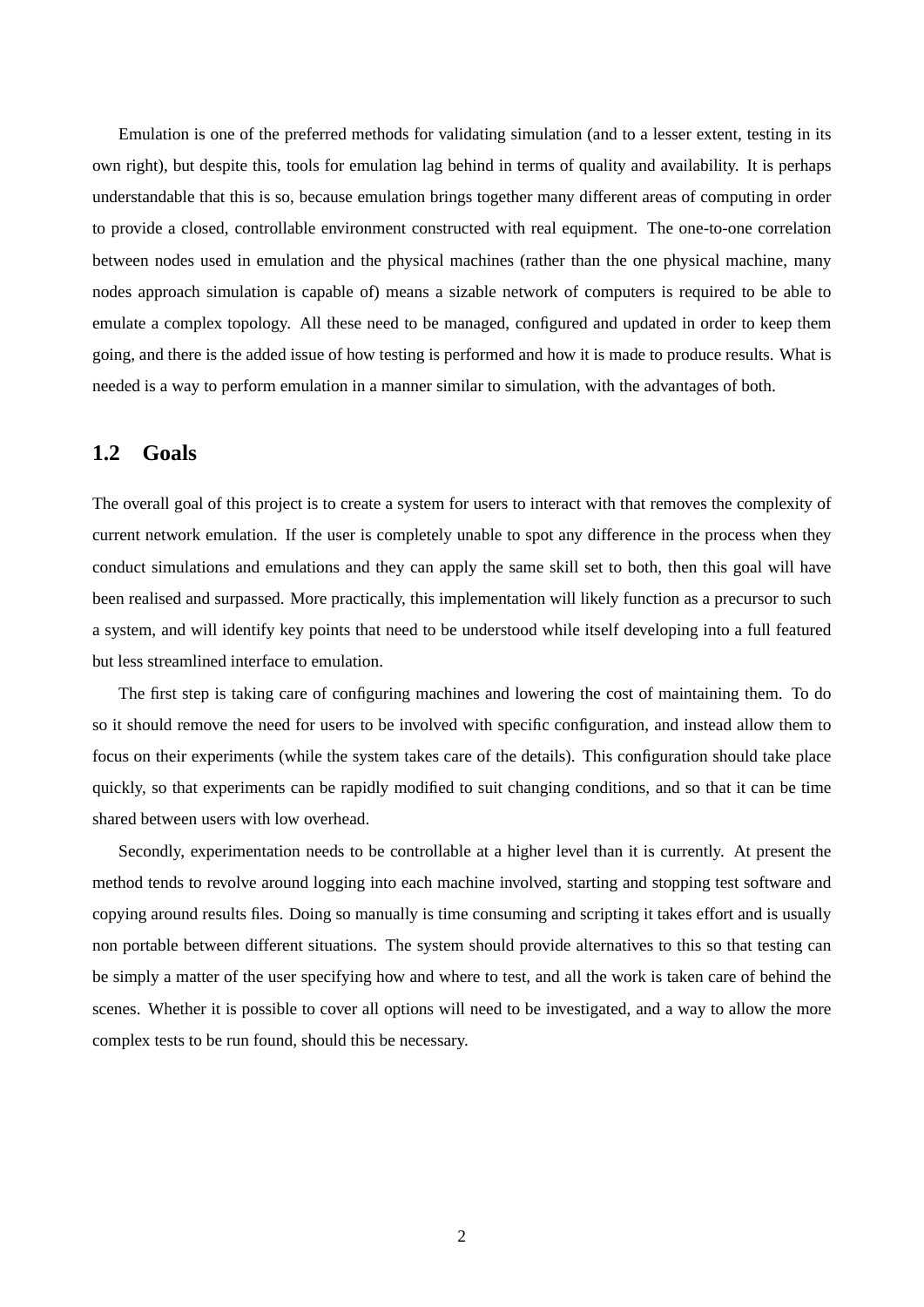# **Chapter 2 Background**

Interest in the performance of computer networks has grown alongside the networks themselves, to the point where it is no longer a small part of network administration, but a fully fledged area of research. Modern networks, network devices and protocols are constantly being evaluated to determine how they interact with other parts of the network, and how they can be changed to work better. New ideas are not put into production until their impact is fully understood.

This chapter discusses some of the background work in network performance that this project builds on. In particular, the efforts of the Internet Engineering Task Force (IETF) to create standardised tests and measures, and the range of approaches that other groups have taken in order to understand how new systems will behave – more specifically, different ways that are commonly used to determine the state of a network, and methods of simulating and emulating networks. The ideas put forward by the IETF with respect to performance testing are important ones and should at least be considered as part of the process. Also, investigating how the current batch of simulators behave and how other network emulators have dealt with the problems they have encountered can give useful insights.

## **2.1 Network Performance Metrics**

An essential part of the project is ensuring that it is possible to test as many metrics as possible. This means that it is important to understand what aspects of network performance are considered most important and useful, in addition to how the tests are commonly performed. Standardised metrics for measuring performance allow comparison across results obtained by different researchers. These should guide development of the whole performance testing framework being developed as part of this project, in such a way that the architecture is capable of supporting them.

Of interest here are the IP Performance Metrics[9] and Benchmarking Methodology[1] IETF Working Groups, who are responsible for publications detailing their recommendations for network measurement, and methodology for testing. Another source of useful data on metrics is the available toolset for performance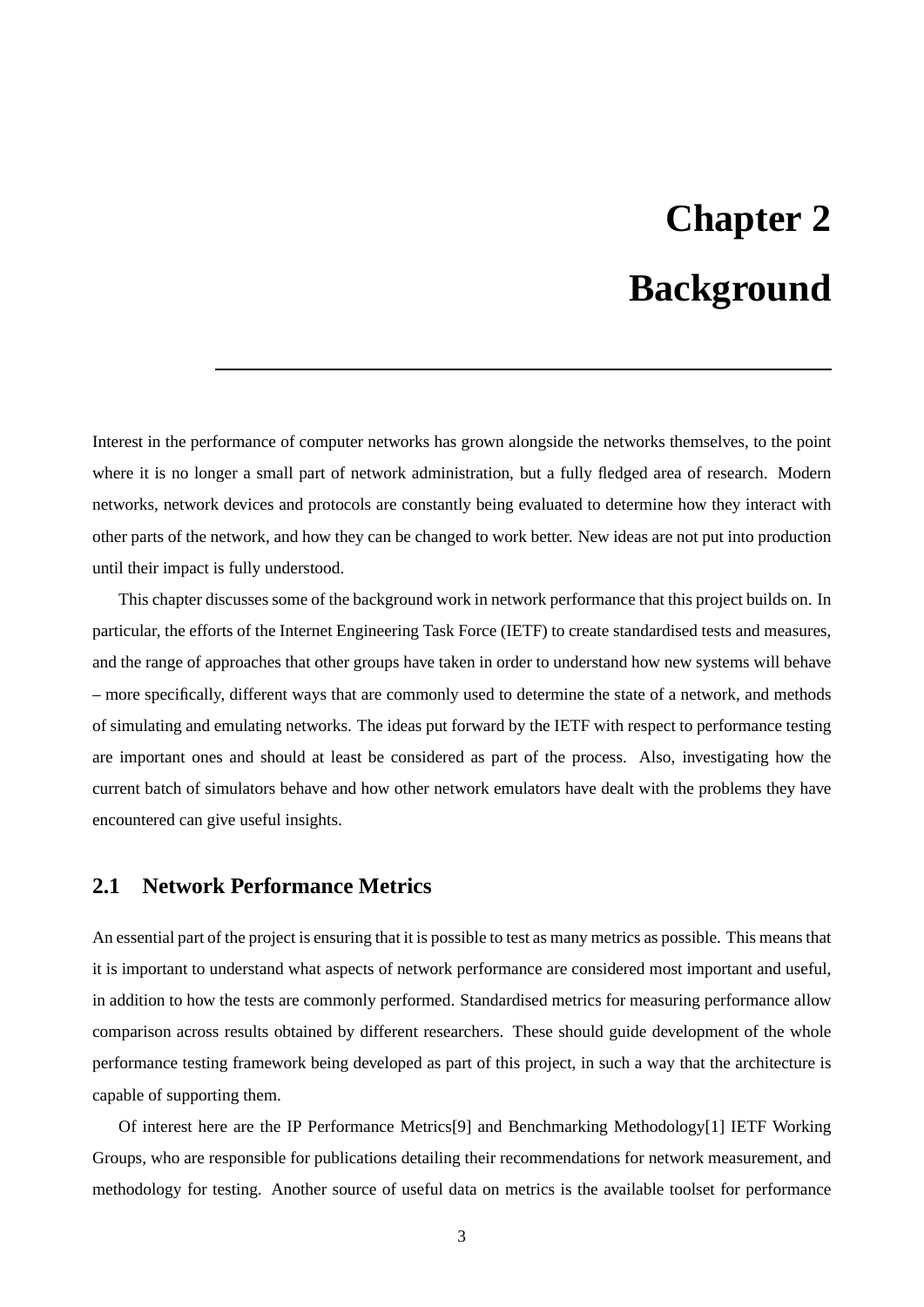testing. Such software is written to fill a perceived need, and so its existence can show which aspects are of importance to the networking community as a whole. Often the results of commonly used software of this type develop into a de facto standard, or correspond with a more formal metric.

#### **2.1.1 Current Performance Metric Research**

Most of the relevant documentation available is dominated by the standards published by the IP Performance Metrics, and Benchmarking Methodology working groups, which are all aimed at developing metrics and tests that can give an accurate measure of how well devices within a network function, though each group has a different focus.

The IP Performance Metrics group is aimed at metrics that any user, privileged or not can perform. As such they are mostly measuring end to end performance from the current location in the network. Regular users are most interested in the characteristics of the path between themselves and the remote machine they are dealing with, and how these directly affect the performance they observe. This means that the tests are based around connectivity, throughput and latency along the path, and are all very simple to perform.

The Benchmarking Methodology Working Group is at the opposite end of the spectrum, being interested in intense testing of many aspects of both equipment and services within a closed laboratory environment, with a focus on network devices rather than end host or end to end performance. They explain in very precise terms their methods for testing classes of system, and what metrics are tested. In particular they have published documents that standardise terminology and describe techniques for testing such things as routers, firewalls, and switches.

One of the original plans for the project was to decide on which metrics were important, and to include as many of them as possible. This was not possible however, as the sheer number and variability of the different metrics precluded catering to all of them, and choosing just a subset was not desired. Instead, design moved towards making the system generic and flexible enough that any of the tests would be able to be performed.

#### **2.1.2 Current Performance Tools**

In order to understand their networks, administrators and users employ a wide variety of tools. Many of these have become standard programs that any operating system will include, and most are publicly available to anyone who wishes to make use of them. For example, it would be unusual to be without the ping and traceroute utilities that are useful for diagnosing network connectivity issues. Of perhaps more relevance to this project are lesser known tools such as pathchar[15] and iperf[10] that are used for exploring such characteristics of a link as bandwidth and latency. These tend to focus on user observable behaviour of network paths rather than the specifics of what what is happening internally at each hop – which makes sense in that the tools are designed to be used in a live network, where user access is not normally given to the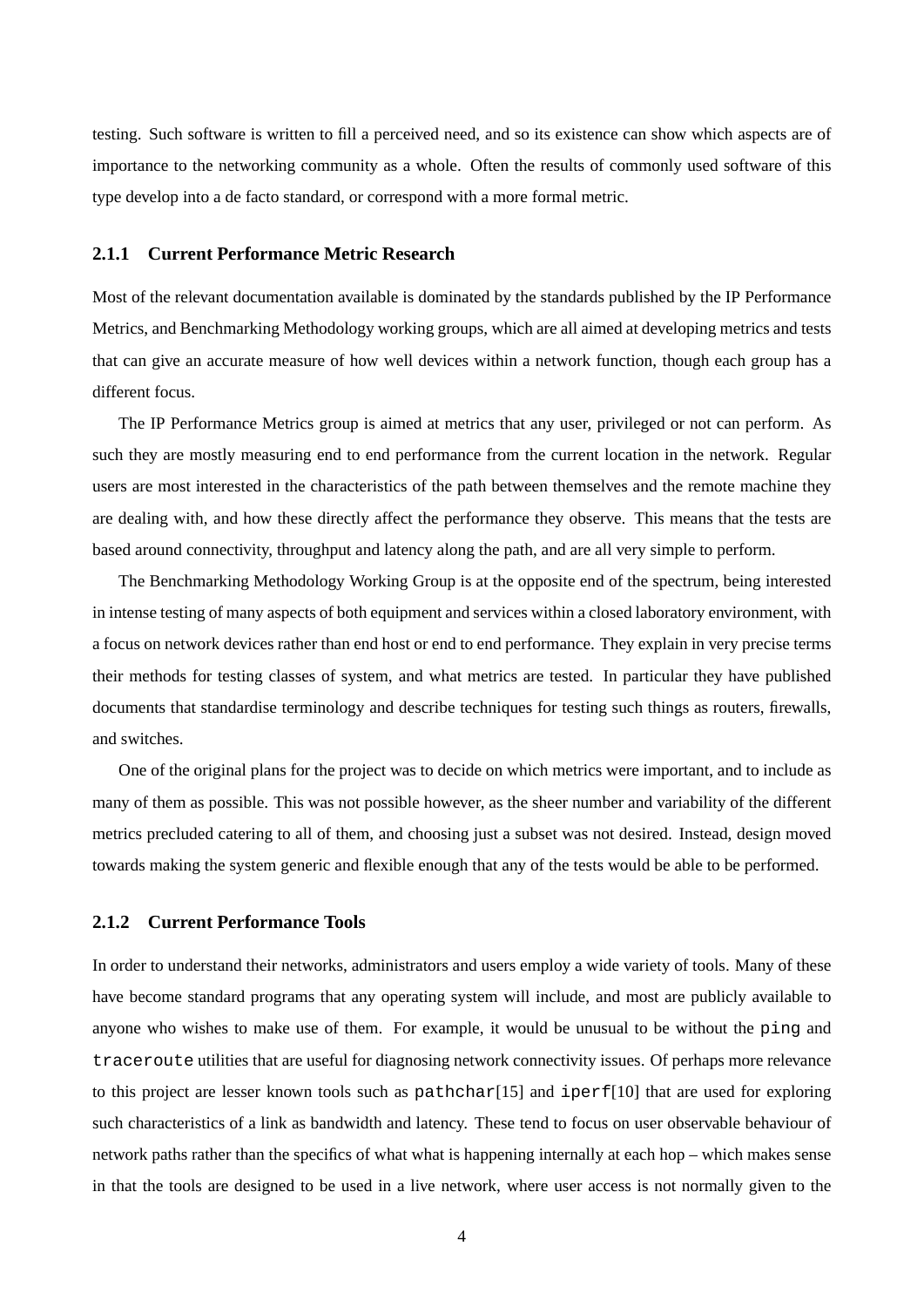internals of routers.

Currently available tools can be useful in the design of the project in a couple of ways. They can be used as a source of data to load the network and create cross traffic during experiments, while measurements are taken elsewhere. Alternatively, they can be used to make measurements while different circumstances are experimented with.

## **2.2 Network Emulation**

As mentioned, network emulation is one approach to providing an environment for testing. It involves using real machines to represent the problem space, and using them to recreate situations that could be found in any live network. This means tests can be run with accurate implementations of protocols and timers for high confidence in the results. The cost it takes to set up and run tests are the major disadvantages to emulation.

This section discusses the approach taken previously by large emulation projects, as well as detailing the original network upon which this project is built.

#### **2.2.1 Emulab**

Emulab<sup>[21]</sup> is one of the largest emulation projects currently underway, involving more than 150 PCs, and is made available for research use. The motivation behind Emulab is to provide an easy to use system that takes care of configuring a network topology for a researcher to use as a platform for conducting their own experiments. Simple scripts are used to describe nodes and the links between them, and then the system installs the machines afresh, and configures them to use the new topology. Researchers are then free to run their own tests and collect their own measurements on a private network.

The Emulab project is a successful one in that it does provide everything it claims too, and is well used. However, it only goes part of the way towards fully integrating simulation and emulation. It is merely a configuration tool, and it is up to the individual to create their own traffic models. This means that when the results of tests run on Emulab are compared with those of tests run in a simulator, there are two major differences instead of one – the traffic models as well as the underlying network (real or simulated) are likely to be different. If the same model could be used for both this would help remove and inconsistency and make results more comparable.

#### **2.2.2 WAND Emulation Network**

The WAND Emulation Network[20] is a network of 24 PCs around a central server. With multiple interfaces per machine, it allows for flexible topology configuration, making it useful as a test-bed for any sort of network research. The problem with it is that it is almost completely manually configured. Machines need to be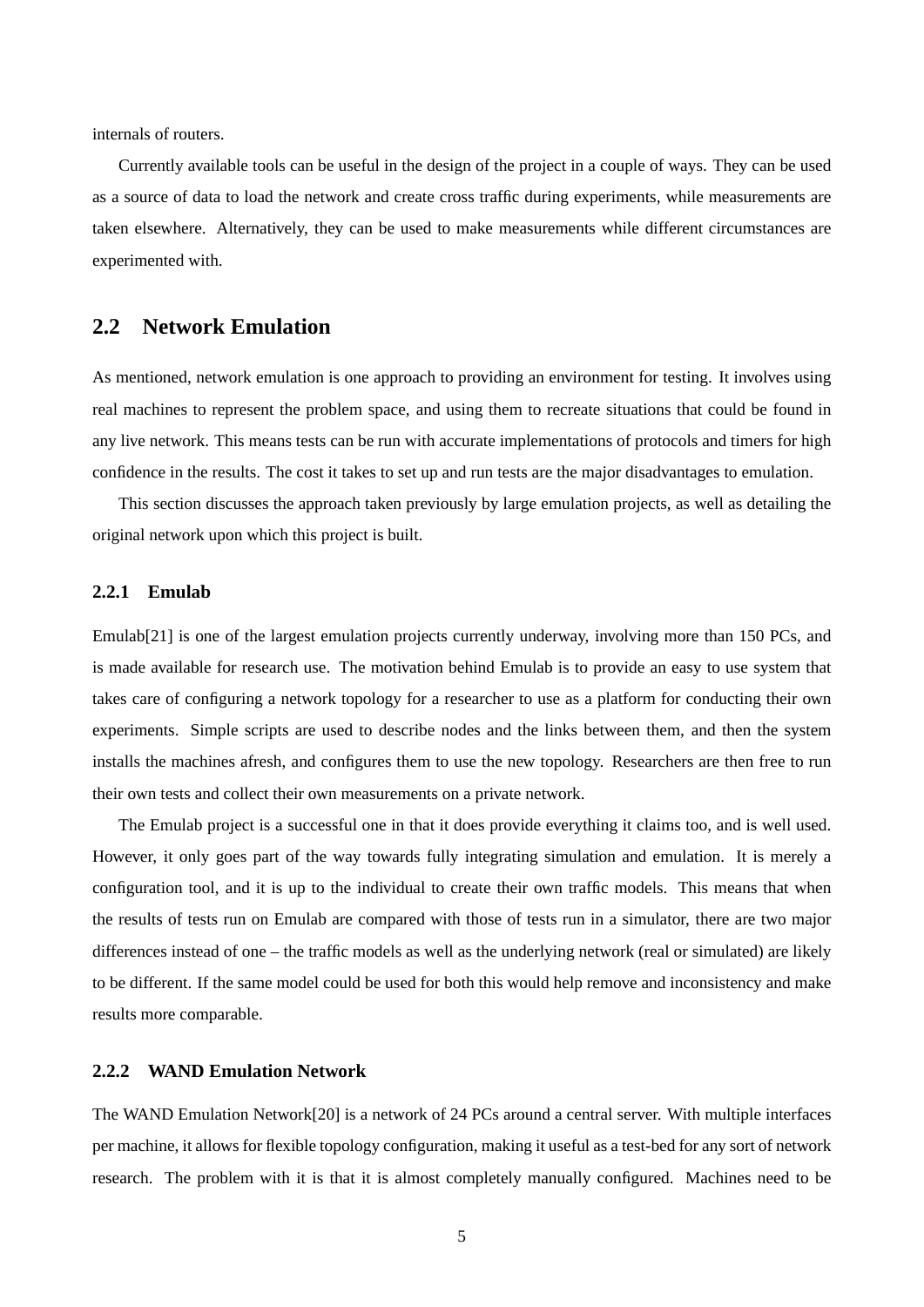installed and configured separately, and conducting experiments involves manually logging in and running commands, unless time is spent on developing scripts to help automate the process for a particular set of tests. This is less than desirable, as it takes a researchers focus away from the purpose of their experiment, and forces them to deal with the logistics of it instead. The configuration framework this report describes replaces this with automated systems that remove the need for detailed and specific knowledge about network management.

Also available in the Emulation Network are a number of DAG[4] 3.5E network capture cards. They are passive devices that are transparent to the rest of the network, and record all packets that pass through them. Their clocks are synchronised to a GPS pulse, and so are capable of timestamping packets with an accuracy in the order of 100 nanoseconds. These can be inserted into any point of the network to get highly accurate records of network traffic.

Appendix A discusses the physical details of the hardware used within the WAND Emulation Network in greater detail.

## **2.3 Network Simulation**

The other approach to testing is through simulation. More common than emulation because it tends to be easier, faster and in many cases free, simulation represents the problem space entirely in software. This often increases the speed at which it can be run, and makes for great scalability. These points offset the slight inaccuracy that tends to be present due to the abstractions of network protocols and interactions they use.

### **2.3.1 ns-2**

ns-2[19] is a free and open source discrete event simulator designed for network research. Under constant development for many years, it is feature-rich, and contains implementations of most protocols that are commonly used. Because of its usefulness as a platform to develop protocols in, there also exist third party modules that provide support for most protocols that have been produced and experimented with in the last few years. The ease with which it can be extended like this by anyone is one of its strong points – the whole backend is written in extremely modular C++ for speed of execution, with the front end written in in OTcl[12] for speed of modification.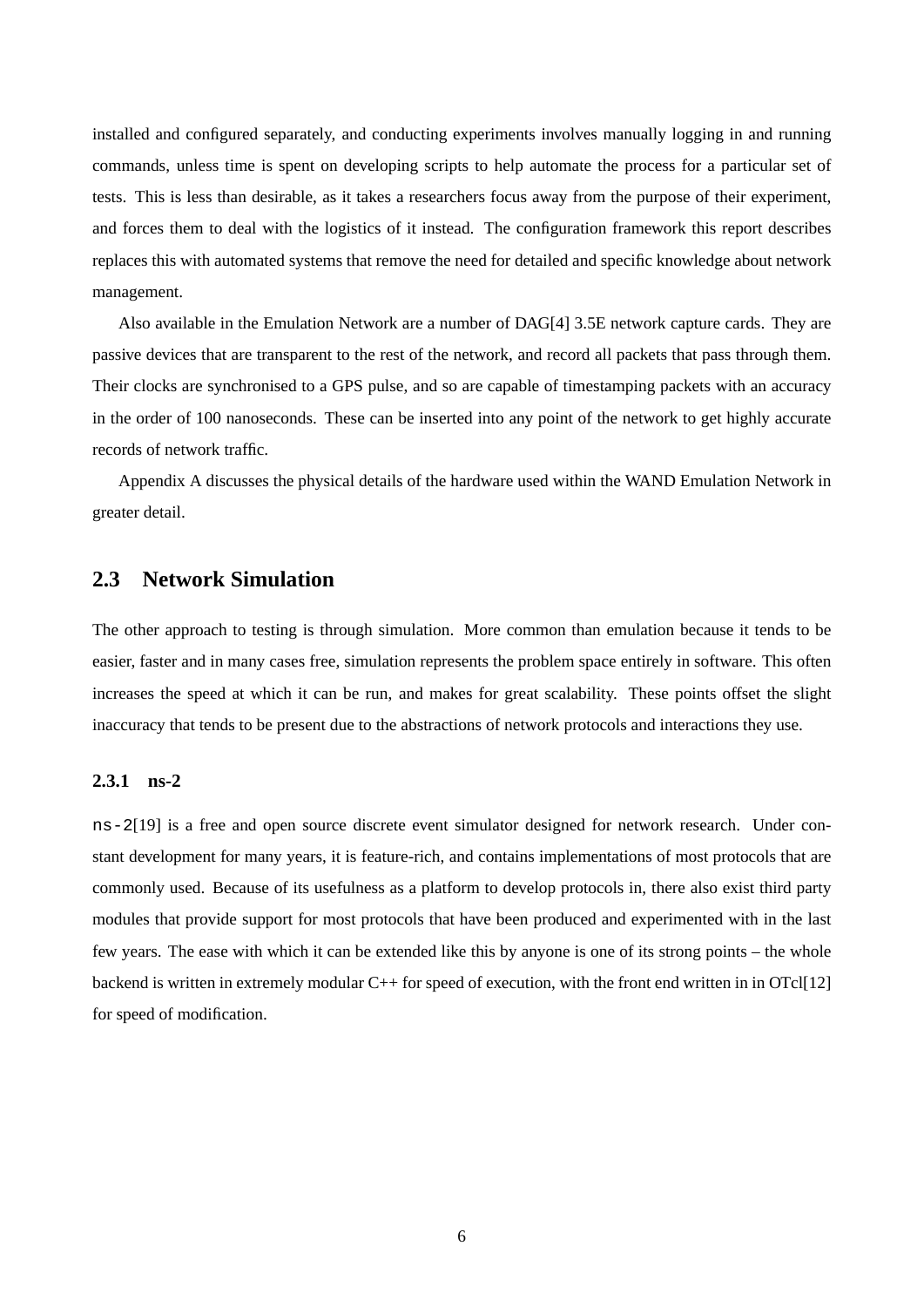# **Chapter 3 Implementation**

The construction of the configuration and testing framework went through a number of distinct processes. At a very high level, this involved a stage where machines are prepared and put into a ready state, followed by setting up and actually performing the tests, though each of these is itself more complex than a single step.

Initially work was done on developing a language to describe the network design and how testing should be done before deciding on leveraging that of the ns-2 simulator, this is detailed in Section 3.1. Once that had been resolved, it was possible to start work on the architecture that would allow the configuration to be put into action. The custom ns-2 agent that acts as a gateway between scripts and the live network is covered in Section 3.3, followed by a description of the software that runs on the network hosts to perform these commands in Section 3.4. Specifics of the configuration process are described next in Section 3.5. Section 3.6 contains a detailed description of the low level work required to have machines running in a state that allows all the rest of the configuration to be possible.

### **3.1 Configuration Language**

There needs to be a way for users to specify what sort of network they would like created, how hosts communicate, and what sorts of tests should be performed, and this has to be on a more abstract level than if they were to manually configure it themselves in order to have value. The process of selecting a language and its format is covered in Section 3.2, followed by the initial approach taken to integrate it in Section 3.2.1. The change in approach that led to the accepted solution is then in Section 3.2.2.

### **3.2 Language Choice**

The first step was to decide on the format of the language, and how users would communicate their ideas through it. This could be done in a number of ways such as through a configuration script, command line parameters to some program, or interactively. It was decided to use a configuration script for this purpose.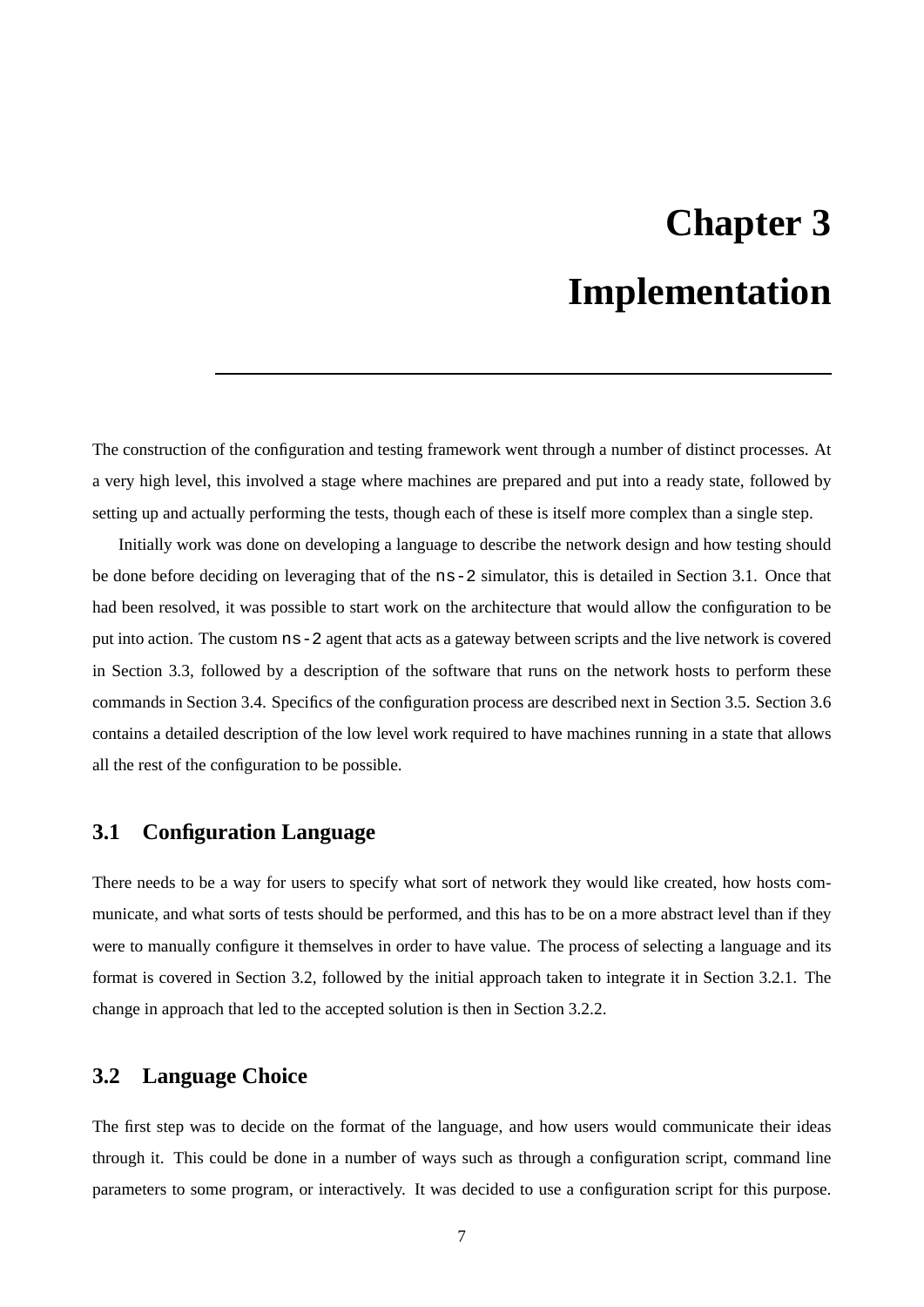Using a configuration script provides a way to see historical emulations by being persistent even when configuration is not taking place. Both interactive and command line options are transient unless saved elsewhere, though that is not greatly useful unless the settings can be reloaded and reused – in which case they essentially become a configuration script.

Writing configuration files in an XML based language was a possibility in order to make it portable and easy to understand, but this was decided against. Rather than write a new language, employing one that is already in use in a similar domain allows for transference of the skills, knowledge and tools. Because of this, the configuration language is based directly on that of the ns-2 network simulator. Its popularity and widespread use made it an obvious choice, and it had been seen to be successful when used for the same purpose in the Emulab project. Emulab have greatly expanded on the language vocabulary in order to allow many aspects of their network to be separately configured, but a conscious decision was made to use it here without modification except in the case where not doing so would harm functionality.

If most ns-2 scripts can be run without major changes, then this makes available a large body of prior research that can be easily validated in an emulation environment. OTcl is the language of ns-2 configuration scripts, and is now the language of emulation configuration scripts, which helps to lessen the distinction between the two somewhat.

#### **3.2.1 Parsing**

Example ns-2 scripts from the website and tutorial portrayed them to be straightforward and linear configuration files. Essentially, these were lists of commands and their arguments. This made it appear possible that the information could be harvested using a simple parser, and one was implemented using the standard Unix tools Flex[3] and Bison[2]. Rules were built up to cover all the commands that provided information useful to setting up the emulation system, and to extract it into a usable form. This reached the stage where it understood a basic set of commands, and could hold a global view of the network described, knowing what machines existed and how they were connected. Development using this approach quickly stopped however when further investigation into example ns-2 scripts showed something that was not obvious before – it is very common to make full use of the language features that OTcl provides. This means that real scripts often contain flow control structures such as *if* and *while* statements, and use variables extensively. The simple parser was designed to handle scripts that were simply attribute value pairs and would not work with anything more complex. Attempting to extend the parser was dropped because the task was too large, especially in the time frame that is available, and so other options needed to be looked at.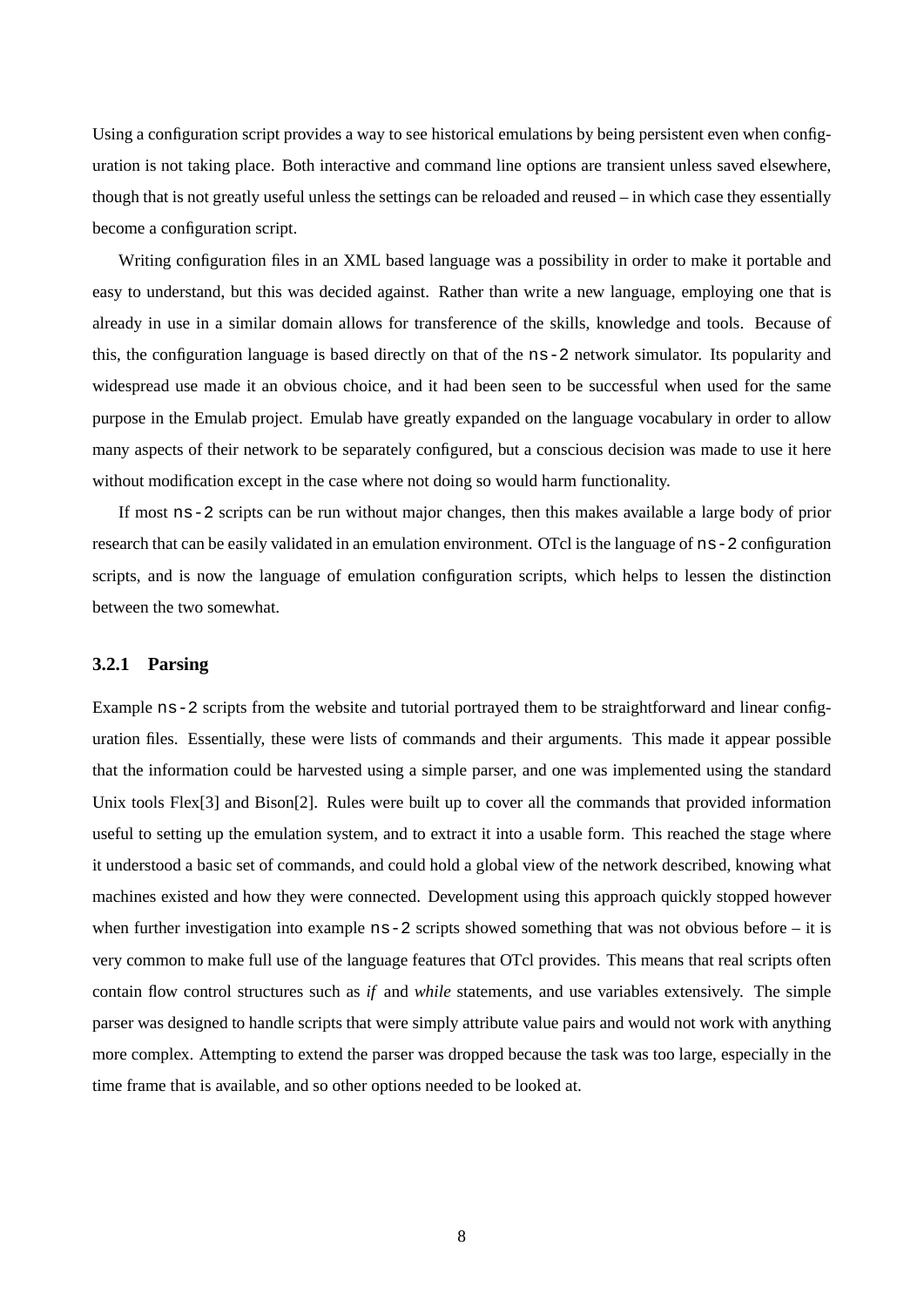| Command               | Purpose                                           | <b>Notes</b>                            |
|-----------------------|---------------------------------------------------|-----------------------------------------|
| node                  | Create a new node                                 | Extra parameter added                   |
| modifyImage           | Specify the disk image to use                     | New command                             |
| simplex-link          | Create a one way link between nodes               | Interface unchanged                     |
| duplex-link           | Create a two way link between nodes               | Interface unchanged                     |
| lossmodel             | Add a loss model to a link between nodes          | Interface unchanged                     |
| All $ns-2$ agents     | Responsible for packet transport                  | Four new additions, interface unchanged |
| All ns-2 applications | Responsible for traffic generation                | Interface unchanged                     |
| attach-agent          | Adds an agent to a node / application to an agent | Interface unchanged                     |
| connect               | Links two agents together                         | Interface unchanged                     |

Figure 3.1: Available Configuration Commands

#### **3.2.2 Overriding ns-2 Functions**

Because of the possibility that variables will contain useful information, and the various flow of control options, the next approach was to get inside ns-2 and use the information that it had available. Here the strength of using an open source project was seen as it was a simple matter to begin replacing key internal functions with new code to discover how they worked. Tracing through the execution of the code and displaying debug output meant that the execution path could be marked for each function call, and thus which functions needed changing in order to incorporate the new system. This was explored in a top down manner, beginning with the obvious functions that are called within all  $ns-2$  scripts, and exploring the functions they called to understand their interactions with other parts of the system. It turns out that most of the top level functions follow the principle of only performing a single task, and so were easy to trace and replace with new code. An important point in favour of this approach is that it still essentially matched commands and caused code to run – instead of the parser making the match it was now being done by the Tcl interpreter. This meant that all the configuration code was still useful, and only needed bindings added so that it could be called from within Tcl, saving much time that would have been wasted re-implementing it all.

In order to work with older ns-2 scripts, it is vital that there are as few changes away from the original specification as possible, preferably none. All the modified functions have been made to work with exactly the same number and type of arguments as the originals, except in a single case where change was necessary to fit in with the physical system. To access configuration options that are not normally a part of ns-2, but are required to set up extra features of the Emulation Network, a number of extra commands were added to the set. These new commands and the ways in which the interface to existing ones have been modified can be seen in Figure 3.1.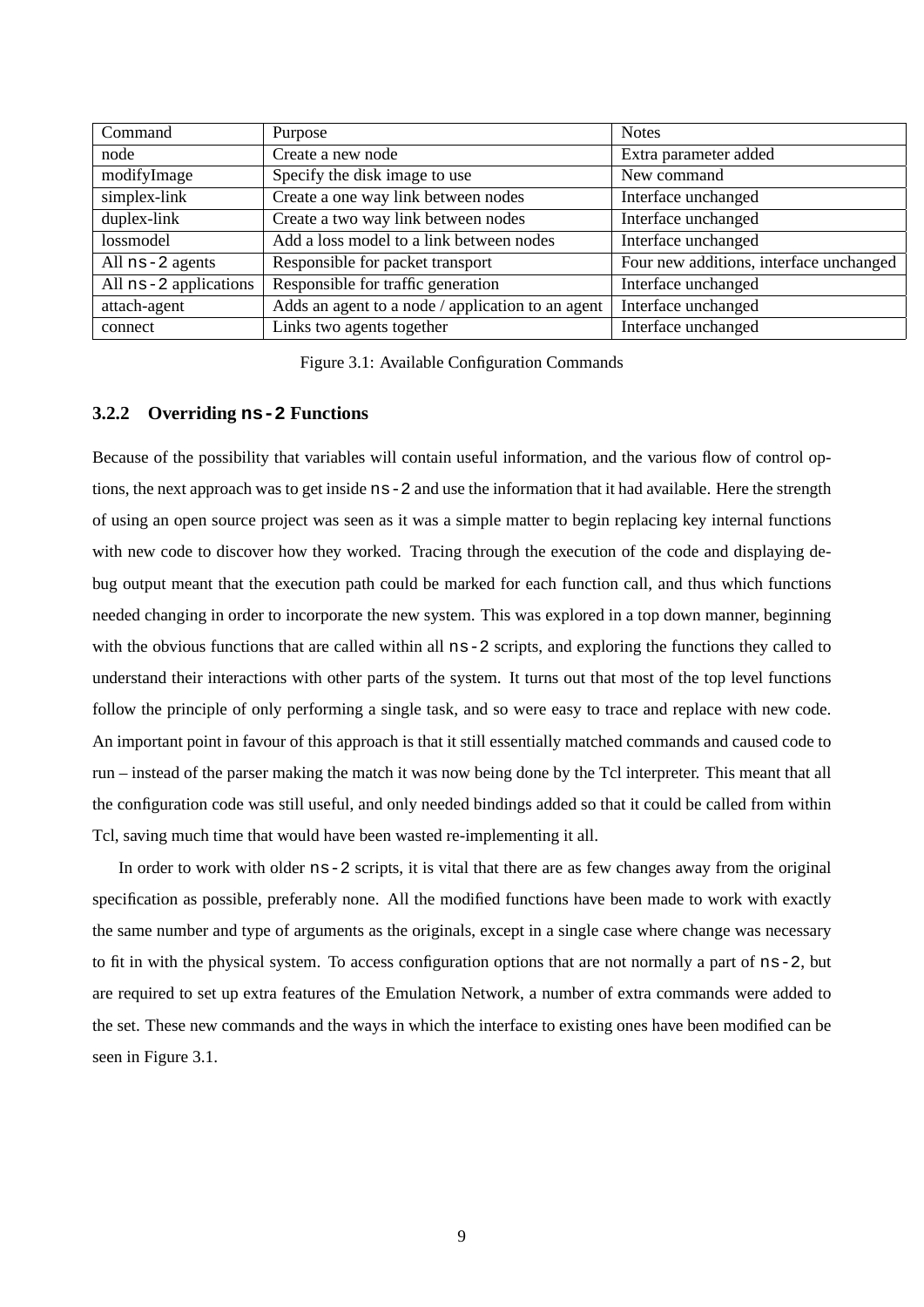## **3.3 Custom ns-2 Agent**

In order to allow ns-2 to control the traffic model, it needs a way to communicate with the traffic generation process running on the emulation nodes. The traffic models normally interact directly with each transport agent running within ns-2, and so in order to have them interact with something external, a custom agent had to be created. Although there are already options available for having  $ns-2$  act as an emulator and communicate with other machines (and act as a network of arbitrary size, topology and speed while doing so), this functionality is incomplete and progress on this appears to have halted.

There are four agents that are involved in this system, though they are all very similar. Two each have been created for the common protocols in the IP suite, the User Datagram Protocol (UDP), and the Transmission Control Protocol (TCP). These are described in Section 3.3.1, along with their output and interactions with the Emulation Network. They link very closely with a software daemon running on each emulation machine, which is described in Section 3.4.

#### **3.3.1 Emulation Interface**

These new agents were created as drop in replacements for the existing agents in ns-2 that would work with the emulation network instead of with the rest of the simulator. The standard UDP agent was used as the base step from which to build the UDPEmu and UDPEmuSink agents. Instead of passing messages to other sections of  $ns-2$ , they are now responsible for communicating configuration to the process running on each emulation node.



Figure 3.2: Default ns-2 Structure

Figure 3.2 shows the way traffic is normally handled inside of ns-2, and where the agents fit into it. Each element in the diagram is software. The generation of packets uses one of a variety of prebuilt functions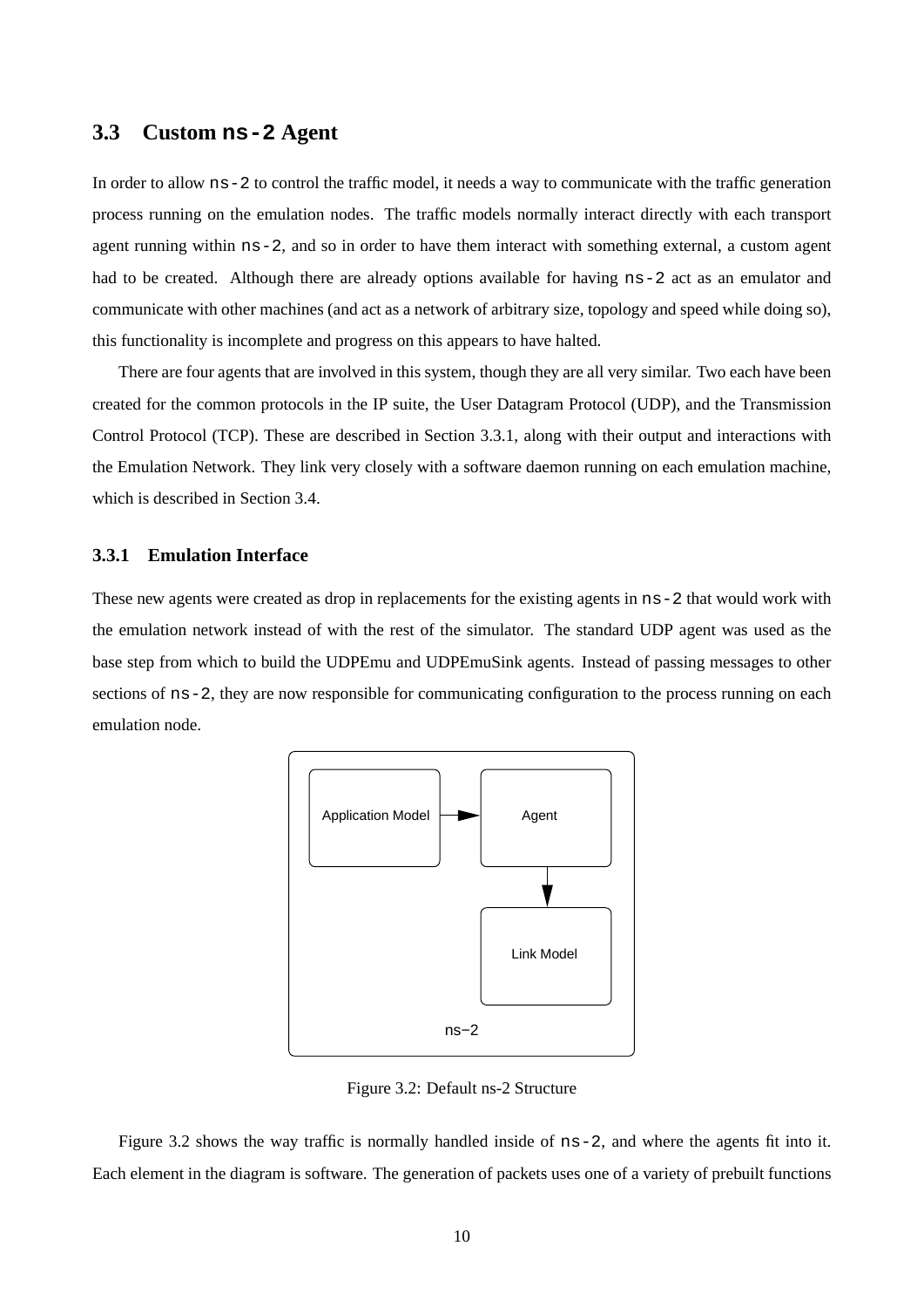that attempts to mimic the distributions of packet sizes and rates that common networking protocols tend to exhibit, and this is passed on to the agent for a simulated transfer. Using an agent that exchanges information with a real network removes the need for the simulation aspect as seen in Figure 3.3.



Figure 3.3: ns-2 Integrated with Emulation System

The idea behind these new agents is to give the emulation nodes access to the traffic generation models within  $ns-2$ . To do this, it needs to communicate to the machines in the network information about when to send packets, who to, and how big they should be. When the agent is initialised it opens a control connection to the host to which the agent belongs (as specified in the configuration script). Through commands described in Section 3.4, the two end points for each connection for experimental data are made aware of each other. Information such as user configured packet sizes are also sent.

Apart from the configuration options they now send, the UDP and TCP traffic sources are essentially the same as their original  $ns-2$  counterparts, but with most of the functionality stripped out. There is no need for them to fragment traffic or implement congestion control algorithms as this is all taken care of by the host operating systems. Instead, the agents act as a relay between the ns-2 model and the emulation network – when the model tells them to send a packet, the pass the appropriate command through the network to the emulation nodes who do so.

# **3.4 Emulation Daemon**

The other half of the control system with the  $ns-2$  agents is a daemon running on each of the emulation nodes, whose purpose is to receive and act on control data, generate traffic, and execute commands. This program is the key to everything that happens on the machines, and as such it is important that it will work on all of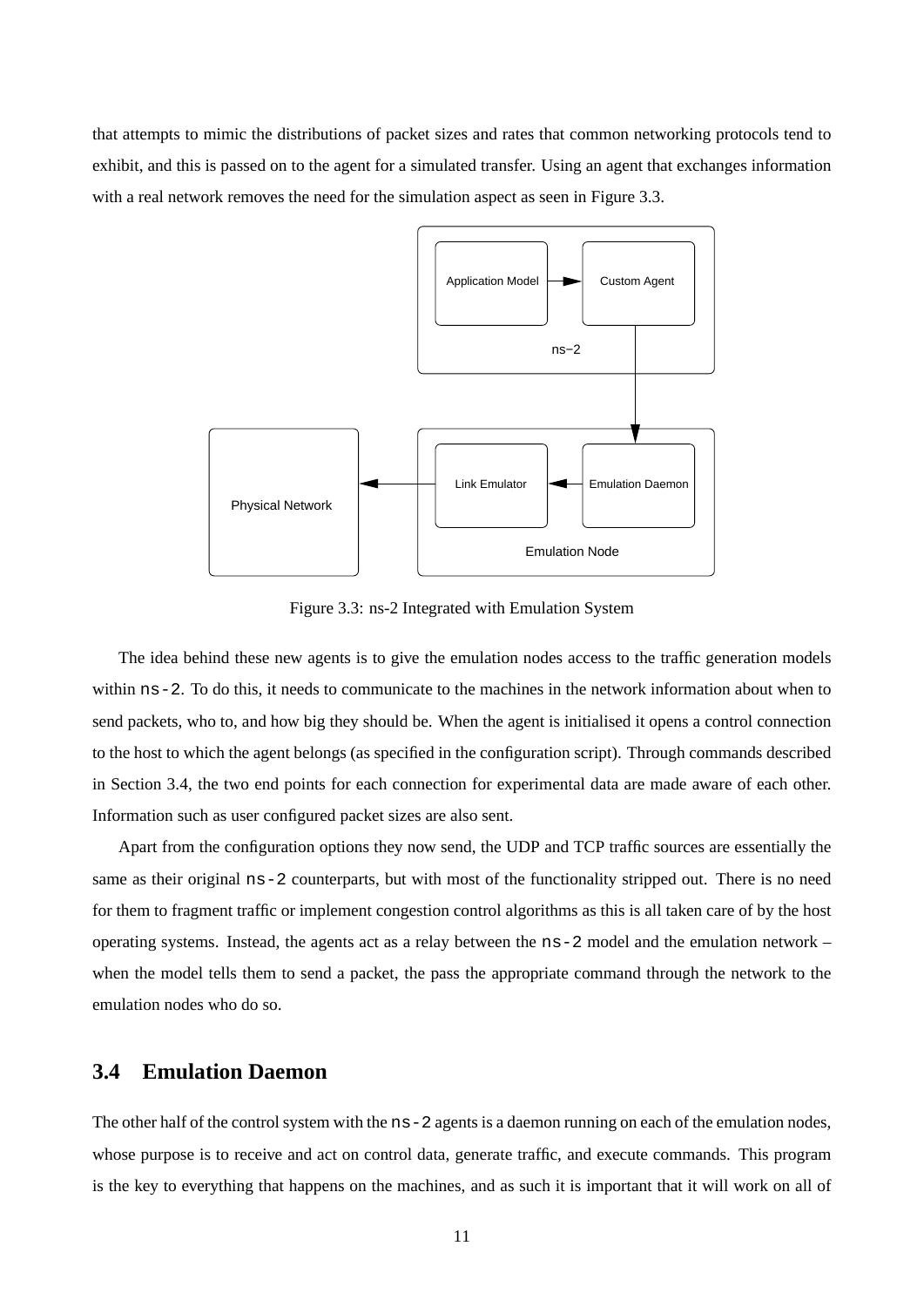them. Currently it has been tested on all operating systems for which there are images, and it works on all of them – Linux, FreeBSD and OpenBSD. Section describes the early decisions made regarding the transport protocol to use for control data. Next, Section 3.4.2 gives an outline of the commands that are recognised, followed by a number of issues encountered implementing them in Section 3.4.3. How these commands relate to configuration and traffic generation within the network is covered in Sections 3.4.4 and 3.4.5 respectively. A brief discussion of the security implications is in Section 3.4.6.

#### **3.4.1 Transport Protocol**

In order to perform its duties, the Emulation Daemon must communicate with a control source, and any users. The daemon uses TCP to receive information. In order to lower delay this was initially planned to use the more lightweight but unreliable UDP, as it was reasoned that the quality of the link would prevent the possibility of any packets being lost. However, the final decision was made to use TCP. This was for a number of reasons – firstly reliability is a big issue, as should a control packet setting up one end of a connection be dropped, then the whole test will completely fail. In most cases for anything useful to come of sending packets in an experiment, both ends of a connection need to be aware. Secondly, the delay in sending TCP packets can be minimised by setting the TCP NODELAY socket option to disable the Nagle Algorithm[13], and issues of TCP being in slow start are mostly resolved by initial control messages that are not time critical being used to open congestion windows. This means that the only advantage of UDP has been matched by TCP in this situation, and because of the extra advantages TCP gives in terms of reliability, TCP is the best choice.

#### **3.4.2 Command Set**

Each command is a single line of ASCII characters, starting with an identifier and followed by a variable number of arguments, each argument contained within quotation marks. A line ends with a line feed character. A plain text protocol was chosen over a binary one as it is much easier to debug, and building code to match strings is generally more self documenting than code written to match binary formats. All the possible commands can be seen in Figure 3.4, and are described below.

The EXEC command is designed to run specified commands that are a part of the host operating system. It takes as an argument a string containing a command line, which is then passed to and run by a shell in a new process created with the fork system call. Any output from the command is sent back to the source – this is discarded in the case of the ns-2 agent controlling it, or possibly saved for later use if it is human controlled. The idea behind this is that it allows for configuration of the host without the hassle of login names, passwords, and the appropriate programs being present to allow access, as well as allowing users to control emulation nodes from the central server.

The commands SETUDP and UDPSINK are used to configure the Emulation Daemon as the source and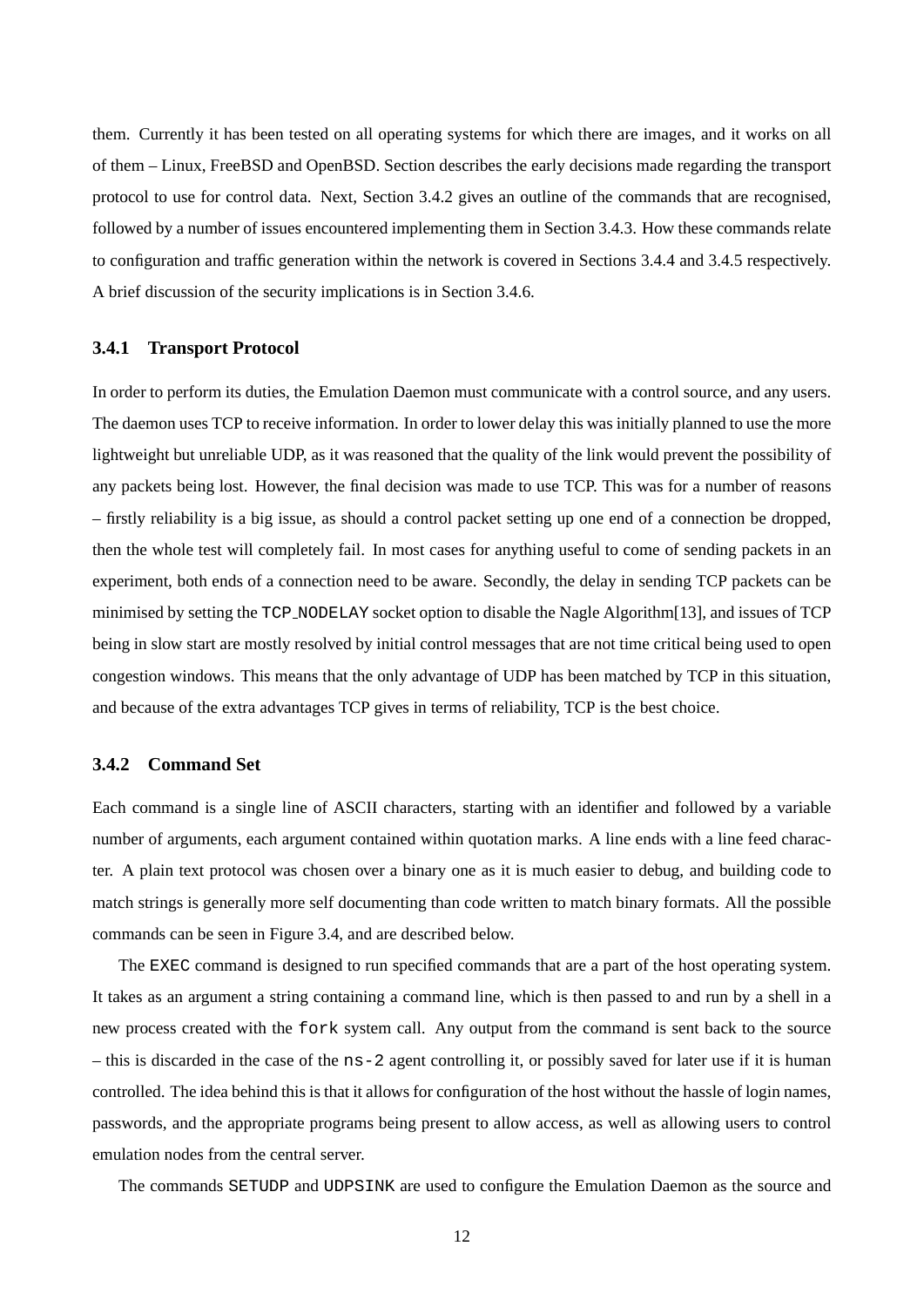| $\langle$ Command $\rangle$        | $\rightarrow$ <execute command="">   <set target="" udp="">   <set sink="" udp="">  </set></set></execute> |
|------------------------------------|------------------------------------------------------------------------------------------------------------|
|                                    | $\langle$ Set TCP Target $\rangle$   $\langle$ Set TCP Sink $\rangle$                                      |
| $\leq$ Execute Command $>$         | $\longrightarrow$ EXEC " <command string=""/> " <lf></lf>                                                  |
| $\langle$ Command String $\rangle$ | $\longrightarrow$ Any printable string                                                                     |
| $<$ Set UDP Target $>$             | → SETUDP " <address>" "<port>" "<packetsize>"<lf></lf></packetsize></port></address>                       |
| $<$ Set UDP Sink $>$               | $\rightarrow$ UDPSINK " <port>" <lf></lf></port>                                                           |
| $<$ Set TCP Target $>$             | $\rightarrow$ SETTCP " <address>" " <port>" " <packetsize>" <lf></lf></packetsize></port></address>        |
| $<$ Set TCP Sink $>$               | $\rightarrow$ TCPSINK " <port>" <lf></lf></port>                                                           |
| $<$ Port $>$                       | $\rightarrow$ <digit>*</digit>                                                                             |
| $\langle$ Packetsize $\rangle$     | $\rightarrow$ <digit>*</digit>                                                                             |
| $<$ Address $>$                    | $\rightarrow$ 1*3 <digit> . 1*3<digit> . 1*3<digit> . 1*3<digit></digit></digit></digit></digit>           |
| $<$ Digit $>$                      | $\rightarrow 0$  1 2 3 4 5 6 7 9                                                                           |
| $<$ LF $>$                         | $\longrightarrow$ 0x0A                                                                                     |
|                                    |                                                                                                            |

Figure 3.4: Emulation Daemon Protocol Specification

sink ends of a UDP connection respectively. As a sink, the daemon only needs to know which UDP port to listen on for a connection, but as a source of traffic it needs to know the destination address, port and packet size that should be used.

SETTCP and TCPSINK follow the same reasoning as the equivalent UDP commands, but use the TCP protocol. TCP is a connection oriented protocol, but making the initial connection is deferred until data is ready to be sent – receiving the SETTCP message simply configures and prepares the daemon for the connection, without actually making it.

#### **3.4.3 Application Testing**

During its development, the standard telnet program was used to act as a source of control data. This, combined with the textual nature of the communications protocol had the advantage of simplifying the testing process – commands could be entered arbitrarily and the output immediately observed. Because telnet ends every line sent with a carriage-return and line feed, this was initially adopted as the standard ending to a command. Working directly with input from telnet gave the option of leaving it as a method for user configuration and execution of commands.

When it came time to integrate the Emulation Daemon with current users of the Emulation Network, a design flaw became apparent that was missed during (or perhaps because of) the method of testing. Communicating with the daemon independently of the ns-2 agent worked well when tested interactively in telnet, but would fail every time it was used as part of an automated process. A scripted telnet session that was fed data from a pipe would connect and appear to transfer everything successfully, but it would then terminate as the daemon replied with the output of the command. Studying logs of network traffic and debug output from the daemon confirmed that the connection and transfer were completed, and that the clients telnet session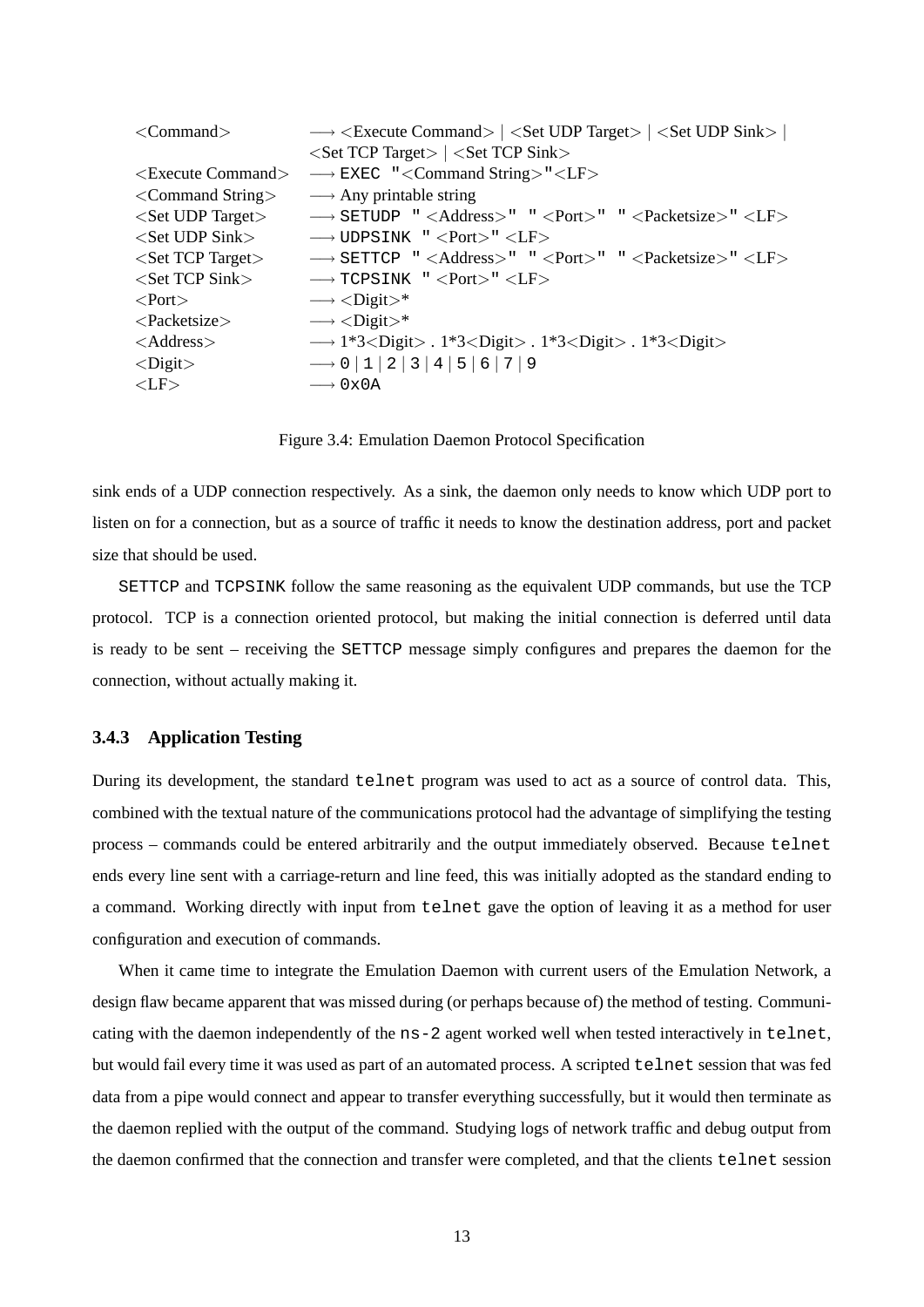was terminating early. The command lines used in the tests that were failing were of the form:

```
echo EXEC \"ping -c 1 localhost\" | telnet localhost 5000
```
This redirects the output of the echo command to the connection opened by telnet, and is the simplest case of what is necessary to properly automate tests through the use of scripts. For some reason, telnet was behaving differently when it was used as part of a pipe, compared to when it was used interactively. Looking closer at the network traffic showed that it was telnet closing the connection, not the Emulation Daemon, and that it closed it as soon as it had sent all its data. This was the problem - it had done what was expected of it, and terminated. The solution here was very simple once the problem was known. Replacing the telnet utility with netcat, which would hold the network connection open after sending all its data and only close when the remote end did, worked. The only change required to the original code was to change the requirement for lines to end in a carriage-return and line feed to simply a line feed.

#### **3.4.4 Configuration**

The first function the Emulation Daemon performs is configuration. It is available from machine startup, it is able to run commands on the host system, and so is a good choice for setting up each machine. Other possibilities exist for doing the same thing, but almost all require some sort of authentication and/or transferring of files, which takes time and adds complexity. Once the disk imaging process is complete, and determines that the hosts have successfully booted, the already generated configuration information is sent over the network to the Emulation Daemon. This is already in the form of shell commands, and all that needs to be done is for them to be run on the appropriate machine. This is done by sending them to the daemon as part of an EXEC command, which is treated no differently to any other use of the command.

#### **3.4.5 Traffic Generation**

Once the network is configured and working, a researcher could use it as an environment in which to perform their tests, but the Emulation Daemon has facilities for taking care of this also – in conjunction with the new ns-2 agents, each daemon is capable of acting as both a source and a sink for network traffic simultaneously. This was not the case originally, instead it was planned to use an already developed traffic generator called (C)RUDE[17]. Free, open source and with very clear code, but with the failing being that it only provided UDP support, and added to the number of separate programs that needed to be running. Once it became apparent that the Emulation Daemon would be needed for configuration and would be running anyway, and after investigating other emulation facilities this changed. Rather than spend time updating the code of (C)RUDE to work with TCP and working on models for traffic generation, the Emulation Daemon was updated to communicate directly with ns-2.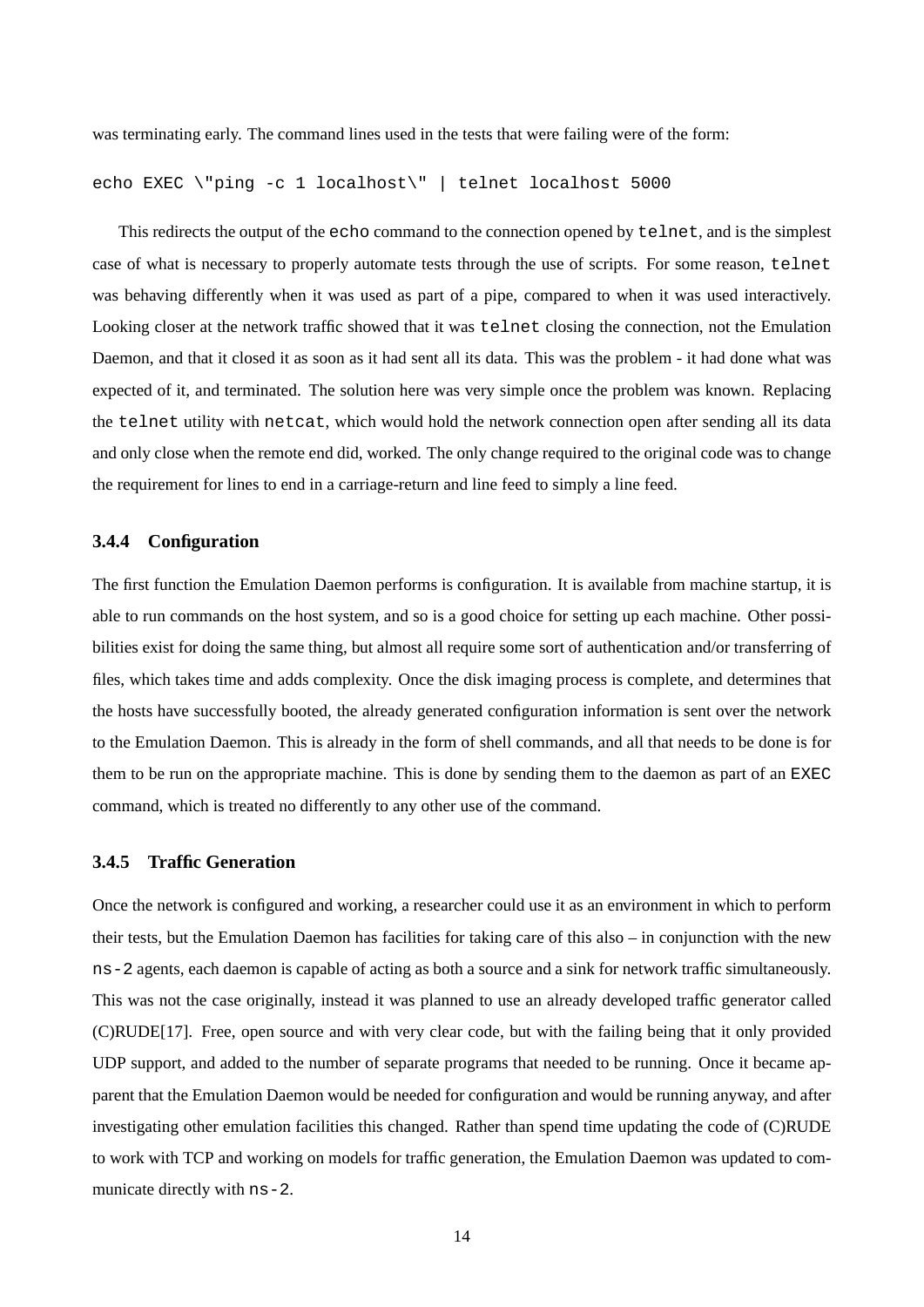A node is configured by to act as a sink when it receives a UDPSINK or TCPSINK command from an ns-2 agent during its initialisation. The immediate action this causes the daemon to take is to begin listening on the port assigned to it in the received message. This functionality is very simple, and only requires the Emulation Daemon to receive packets and output cumulative statistics. Every packet received prints a line containing a timestamp and the current total number of bytes received. There is no difference between the UDP and TCP sinks. When in source mode because of receiving a SETUDP or SETTCP command, the daemon listens for control data from its attached ns-2 agent that describe when packets should be sent. As a source of network traffic, the daemon is reliant on the information it receives from one of the ns-2 agents discussed in Section 3.3. If the traffic models of ns-2 are not appropriate, the user is able to use the Emulation Daemons EXEC functionality to run their own traffic generation or testing software.

#### **3.4.6 Security**

The issue of security is an important one, especially when dealing with network related software that, should it be exploited could allow attackers access to machines or services. This is such a large and overwhelming field that it was determined best to place aside and ignore completely. The Emulation Daemon has no authentication mechanisms and allows any connections, it runs with root privileges and will run any program it is told to run. As security is not taken into account at all, this development is completely unfettered by the restrictions being secure would impose – no concessions or compromises have had to be made in the way the system operates and so it is a powerful tool for machine configuration and testing. Having to enter passwords or deal with keys would partially defeat the purpose of the daemon, and using a Secure Shell connection would have been more practical. If security had been an issue, then that would have grown to fill the available time frame.

In this circumstance however, the security of the software is not as vital as it might seem, despite giving remote root access to every machine in the network. The WAND Emulation Network is a private network that is inaccessible from the global Internet. There is only a single machine from which users may interact with the network, and that is the central server. The server is already protected by appropriate security precautions, and user accounts are only issued to people who require them. All of these users are part of a cooperative academic environment, and are trusted to have no malicious intent. Should this not be the case, it is a simple matter to revoke their access and re-image any compromised machines.

### **3.5 Network Configuration**

When the modified  $ns-2$  examines its configuration file there is a lot of information that needs to be stored for later use. Much of the configuration relies on having full knowledge of the network, and so cannot take place until the entire script has been read. At the end of the script when all this information is complete, it is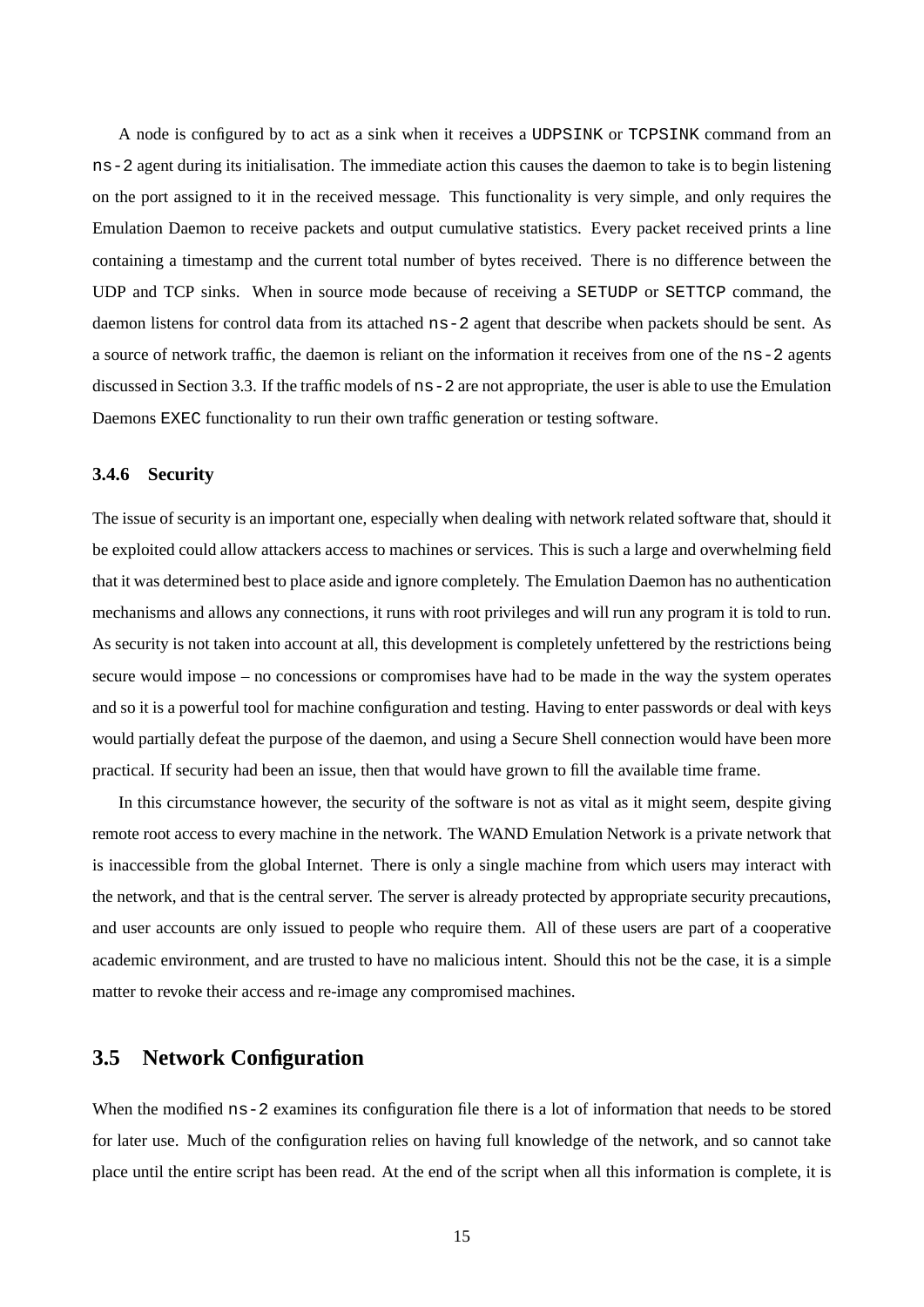saved to disk while the machines are imaged. Once they have booted, this configuration is made live.

#### **3.5.1 Hosts**

Hosts on the network have a number of features – machine number, IP address (of each interface), operating system, routing, hostname and user accounts to name some of the more visible ones. All of these need to be configured in order to have a working machine. However, every one of these is set up to be automatically configured within the disk image itself, or inferred from other commands in the script. The only two commands that directly refer to host configuration are the node creation and node image selection ones.

The node command has been slightly modified to include as a parameter the number of the physical machine that should represent the node. This change is important because of the limited number of hosts available on the Emulation Network, and because there are two distinct types of host (refer Appendix A for details). In order to efficiently make use of these resources and not disadvantage other users, the machine allocation scheme is manual – an automated way to determine the best physical machine to use for each node representation would be a useful extension to the system. The second host configuration command modifyImage is a wholly new command that was created in order to specify the disk image a machine should load. This defaults to a standard Debian Linux install running a 2.4.20 kernel, but can be changed to any of the available disk images. Changing any of these options affects the processes that perform the disk imaging of nodes.

Those options that are unique per machine and isolated from outside influences are set as soon as enough information is available. Hostnames are created based on the number of the physical machine, and others such as user accounts are already a part of the disk image itself. The rest of the changeable host configuration, in particular addressing and routing is decided upon later based on what links are created between nodes. The node information structure within the system is created blank, and values are filled in as other options are set.

#### **3.5.2 Topology**

Once the nodes have been added, they need to be linked together in order to be able to send data. This is a two part process firstly involving configuring the hosts in order to use these links, and secondly, physically changing the network to create these links.

Each simplex-link and duplex-link in the configuration file creates an entry in an adjacency matrix. Every link is equally weighted on a boolean scale that simply determines if a link exists between two machines or not. Once all desired links have been created and this matrix is completed, an All Pairs Shortest Path algorithm is run over it in order to determine the shortest route from each pair of machines. This information is used to statically configure the routing tables of emulation machines. It is possible that a dynamic routing protocol such as OSPF could be used to do this, but it introduces extra traffic onto the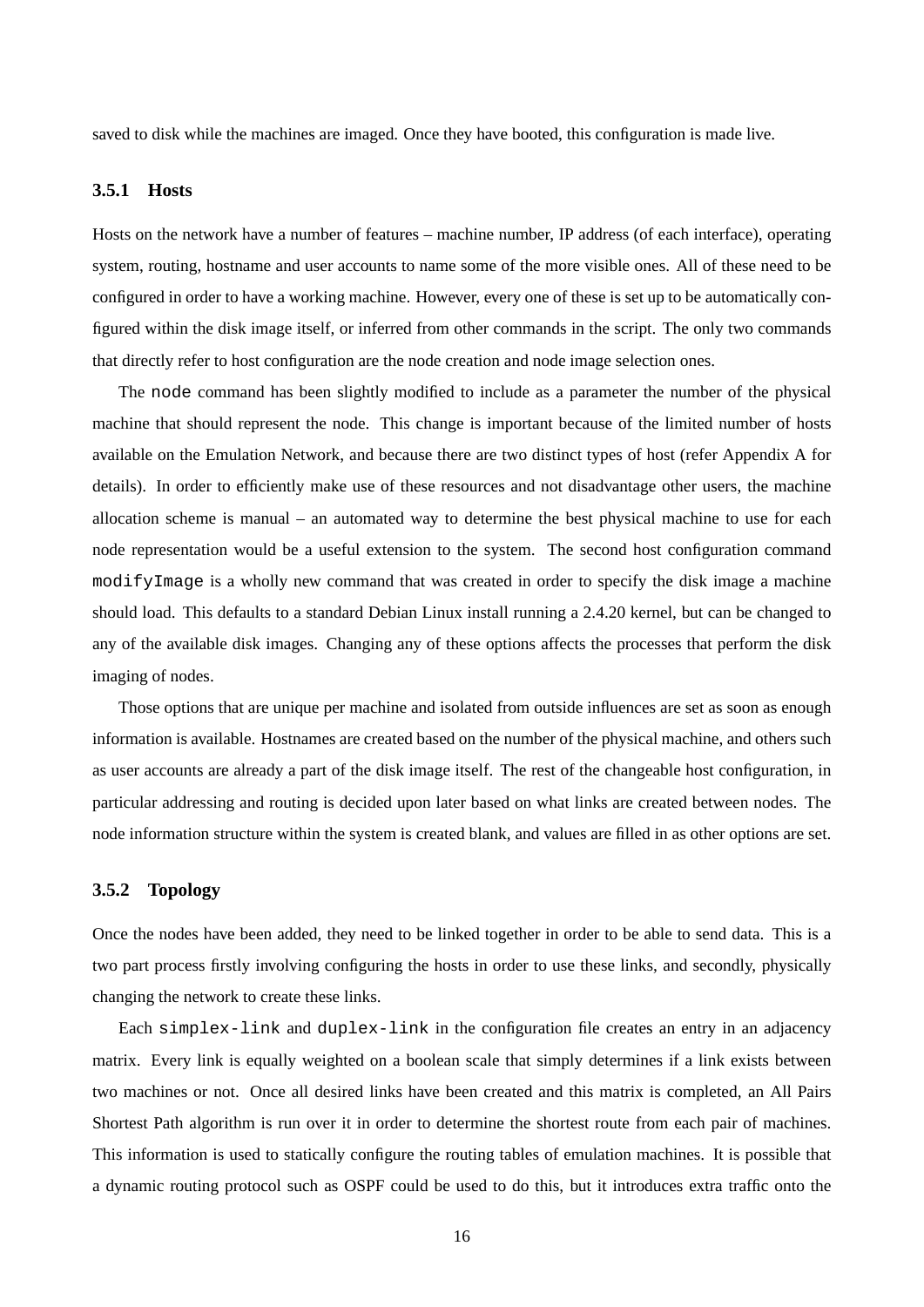network, which is not always desirable.

The next step is to connect the machines together physically with cabling. Emulab has every single machine always connected to each other, and uses Virtual Private Networks to isolate the different test networks. This requires enough switch ports to cater for every interface the machines have and high bandwidth between switches if multiple ones are used, both of which have high monetary costs associated with them. This project uses a set of passive patch panels to which are routed cables coming from the non-control interfaces of machines in the network. Connections can be made between machines simply by running a crossover cable between them, or various devices such as hubs, switches and routers can be inserted at this point to change the topology. This needs to be done manually any time there is a routing change, but this is acceptable in the scheme of things as it takes place in another room outside of the server room, where there are less issues with granting physical access. To aid in changing cables and for reference during testing, a diagram of the network topology is created using the tool dot[5] from a dump of the adjacency matrix and interface addresses.



Figure 3.5: Example Topology Diagram Generated by dot

Currently under construction is an electronic patch panel that will allow connections to be made internally without the need to physically move cables. This means that the system itself will be able to assume responsibility for the correct machines being connected, and will do so much faster than any manual method.

#### **3.5.3 NIST Net**

NIST Net[14] is a tool for artificially adding latency and loss to a network, or constraining bandwidth. This is useful because the emulation network has only 100 megabit per second Ethernet links, but often it is needed to emulate links that are slower and of poorer quality. Rather than use physically different networking technolo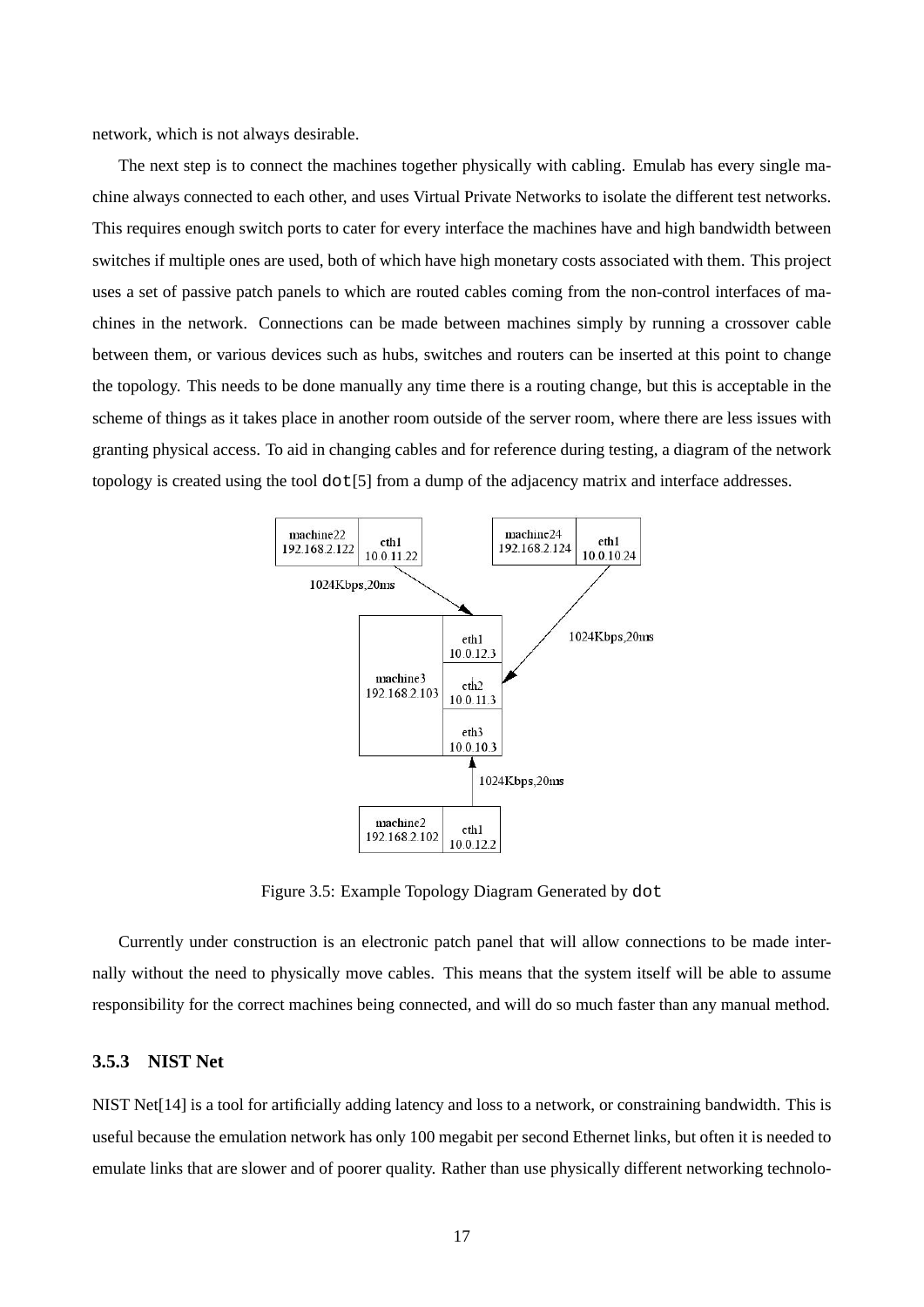gies in an attempt to cater for all possible circumstances, a more flexible solution is to use software to recreate the attributes of a certain link type. NIST Net allows each link to be individually configured with different parameters for bandwidth, delay, and chance of being dropped or duplicated, meaning any combination of link quality and speed can be created up to the actual maximum speed of the real links.

NIST Net is easy to install and run, and performs its intended task well. Before deciding to use it, tests were run to check the accuracy of any imposed limits and it was found to be close enough for most practical purposes. When used to introduce latency, the mean observed delay was approximately 0.2ms greater than the expected value, and deviated at most 0.1ms in each direction. Latency is often measured with a granularity at the millisecond level, and so this difference is so small that it is not an important factor. Its bandwidth limiting aspect was also tested and also found to be satisfactory. With low limits, the observed and expected possible bandwidth were almost identical, (the observed value was very slightly less). As limits rise the observed and expected values meet at about the 1 megabit mark, after which the observed value is slightly higher than it should be. At its highest point, this difference is still less than 2%, and if it is an issue it can be worked around by setting values slightly lower.

Using NIST Net is not without problems however. Because of the way that it intercepts incoming packets, it causes some strange interactions with other programs that are trying to use the packets at the same time. As part of the evaluation process of NIST Net, packets sent as part of a bulk transfer were observed with tcpdump[18]. Every incoming packet was duplicated in the output from tcpdump, as if the sending machine had sent everything twice. Packets observed leaving a machine were unaffected. Unfortunately no solution was found for this other than two work arounds – edit trace files to remove the duplicate packets, or perform captures on the receiving host of any transfer.

Another problem encountered with NIST Net is that on occasion the scheduler breaks down, and packets are no longer allowed through it as they should be. No cause was found for this either, though it only ever happened after long periods of use. Methods are included within NIST Net to restart the clock and to flush out packets, which helps to correct the problem when it occurs, but the fact that it happens at all is a rather large negative.

NIST Net only works with Linux kernel versions in the 2.0.xx, 2.2.xxx and 2.4.xx ranges, which limits its use to machines running Linux with a somewhat outdated kernel. This is because it is a kernel module, and is written to work within a very specific environment. This problem, and those discussed above make it necessary that at some time it either be fixed, or replaced. For the purposes of showing how this whole system could be made to work it is suitable, but alternatives will need to be found to enable it to work successfully with other operating systems, and into the future with newer kernel versions. Under FreeBSD, Dummynet[16] is the most commonly used tool for modifying link characteristics and works with firewall rules to select packets and delay/limit them. It has been a part of FreeBSD since 1998, and should continue to be a part of it for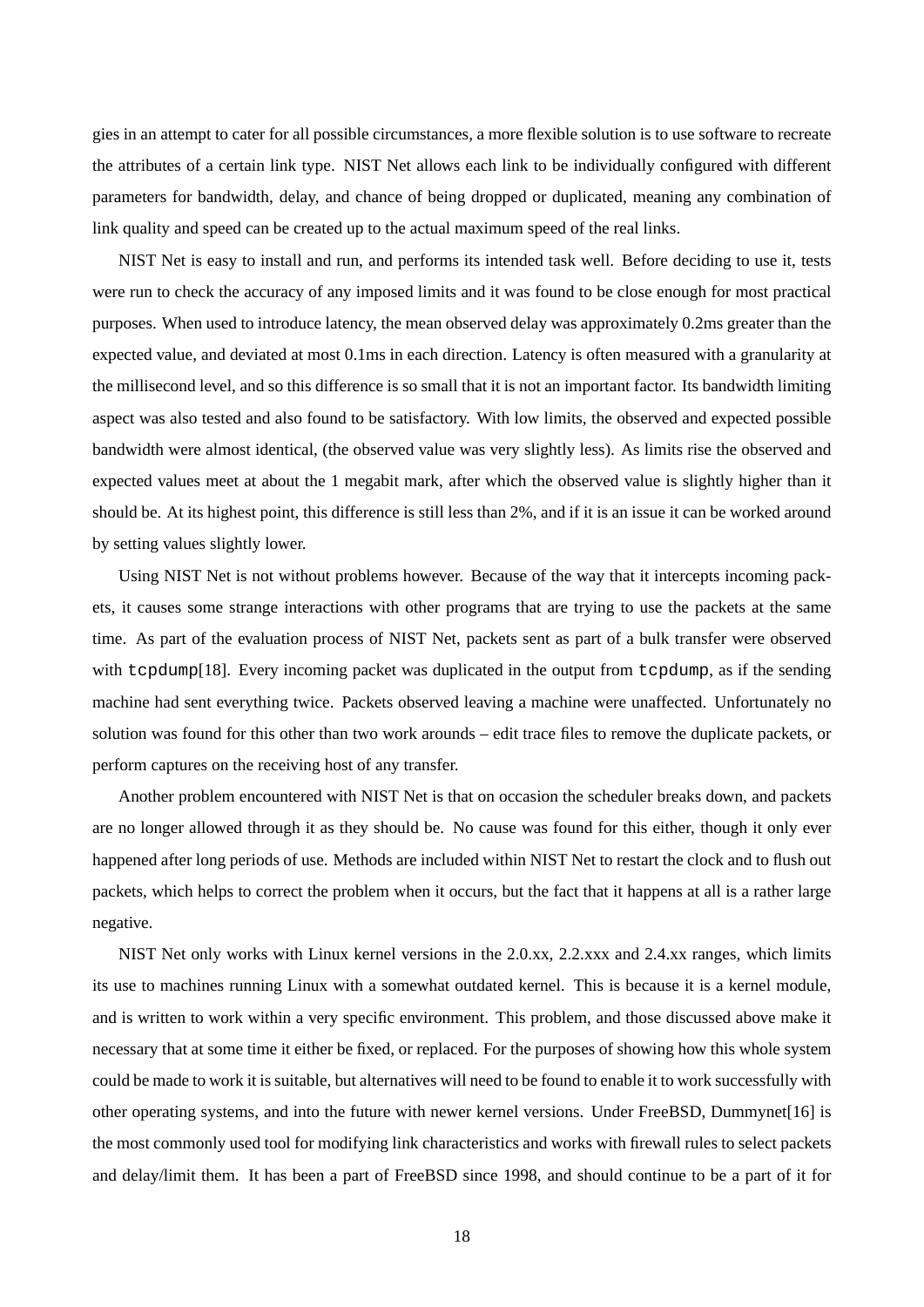the foreseeable future. Linux kernels in the new 2.6 series are starting to contain more possibilities for traffic shaping and should also be investigated as a possible replacement for NIST Net running on old kernels. If all other options fail, extra nodes running an operating system that works with this software can be inserted into links specifically to modify links.

## **3.6 Disk Imaging**

Disk imaging involves the creation of a complete copy of a hard drive which can later be used to overwrite the contents of another drive. If the copy was originally made of a fully configured and working operating system, then the recipient now also has a fully working operating system installed. A library of disk images can be created so that any machine could have one of a variety of operating systems deployed on it easily. This is useful for a couple of reasons. Firstly it makes keeping large numbers of machines up to date much easier – changes can be made to a single machine of which an image is then made and sent out to all the others. This takes a fraction of the time it would take to replicate the changes manually and eliminates the need to individually perform installs and updates. In terms of its use here, disk imaging is a way to ensure that identical software configurations can be run, and that installing machines takes a minimum of time and effort. The process of copying images around can often be done remotely, and in the case of this project it *must* be possible to perform without having physical access as the machines are in a locked server room. Granting access to this room with many other critical machines is not taken lightly, and so other ways have to be found to create and install images.

Secondly, it is important that the environment be in a known state before performing any experiments. If previous tests have modified system settings, and someone is unaware of this, there can be little validity to any results they get. Re-imaging all machines involved beforehand removes this uncertainty. Changing between completely different environments is also easily achieved through the use of disk imaging.

Writing a disk imaging program is no small task, and so it was decided to make use of an existing application in order to save development time. This meant it was important that any tool selected be free and open source so that it could be modified to be more suitable for the specific needs of the project. Of the open source options, Frisbee[7] (created to work within Emulab, but also freely available to anyone who wishes to use it) looked to do what was needed best. It uses multicast for distribution of disk images which is fast and efficient, is generally well documented.

#### **3.6.1 Creating a Disk Image**

The imagezip program within Frisbee is used for the creation of compressed disk images. It understands the format of NTFS, EXT2 and FFS filesystems (amongst others), and so is able to selectively copy only the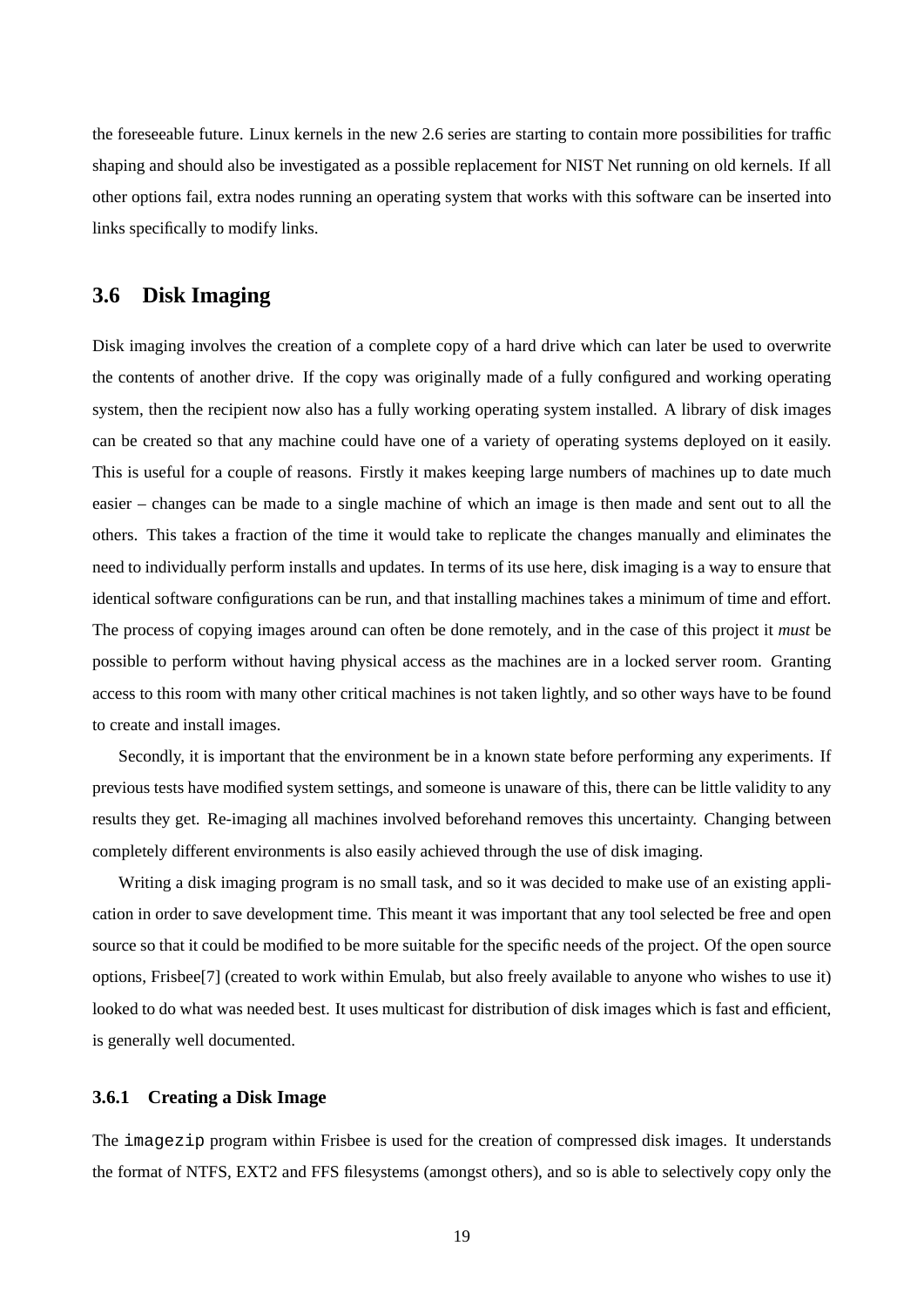sectors of a disk/partition that contain data, which it then compresses. Should a filesystem be of an unknown type, it is still capable of making a "raw" copy in which everything is copied verbatim, including areas of the disk that are unused. On the nodes in the WAND Emulation Network, imagezip takes in the order of 10 minutes to copy and compress a basic install of Debian Linux, FreeBSD or OpenBSD, which are the three operating systems currently in the disk image library.

Before this can be done however, there needs to exist a base install that will work in the environment of the emulation network, and contain enough tools such that it is useful as soon as it is installed. The first step towards creating an image is to have an understanding of how it will be used and thus what it will need to have installed in order to do so. Using Debian Linux as an example, the very first thing to be configured was the package management system apt so that it would be able to retrieve packages from the local server rather than more official sources (as access to the Internet is blocked). With this in place, any shortcomings in the toolset can be corrected at the users convenience. The small programs that are often taken for granted but are necessary to actually use a machine such as text editors and common network tools were also installed, and standard user accounts created. The most important changes made were networking related – each machine is configured to use the Dynamic Host Configuration Protocol (DHCP), and to synchronise clocks with the server using the Network Time Protocol (NTP). Having each clock in the network set to the same time means that timestamped events can be compared across machines, which is likely to be a common occurrence when testing.

It is important that the harddisk of the machine being imaged is not written to at any point during the process, otherwise inconsistencies can occur between the the original machine and the image, as well as cause errors within the filesystem structure of the image. The first attempt at imaging discovered this, as every time the image was reloaded, the machine spent a while repairing disk structures. The next approach involved the use of the Linux distribution Knoppix[11] on a live CD to create a working system that did not rely on disk access – it was reasoned that imaging is not a common activity, and so the physical access required to use a live CD could perhaps be allowed. It soon became apparent that images were going to be created more frequently than first thought, and the process needed to be completely remote. Further investigation showed that the Unix command mount (8) could be used to selectively change the way that filesystems were mounted, and could force them into a read-only state. With this, the contents of the harddisk can be frozen and made unchangeable while the system is still running, and imagezip can be run through a remote login, passing the disk image data back through the network. The read-only state is not permanent however, as the system files that determine how devices are mounted on boot is unchanged, only the current, running configuration.

#### **3.6.2 Boot Procedure**

As well as creating images remotely, it is just as important that they can be installed remotely as well.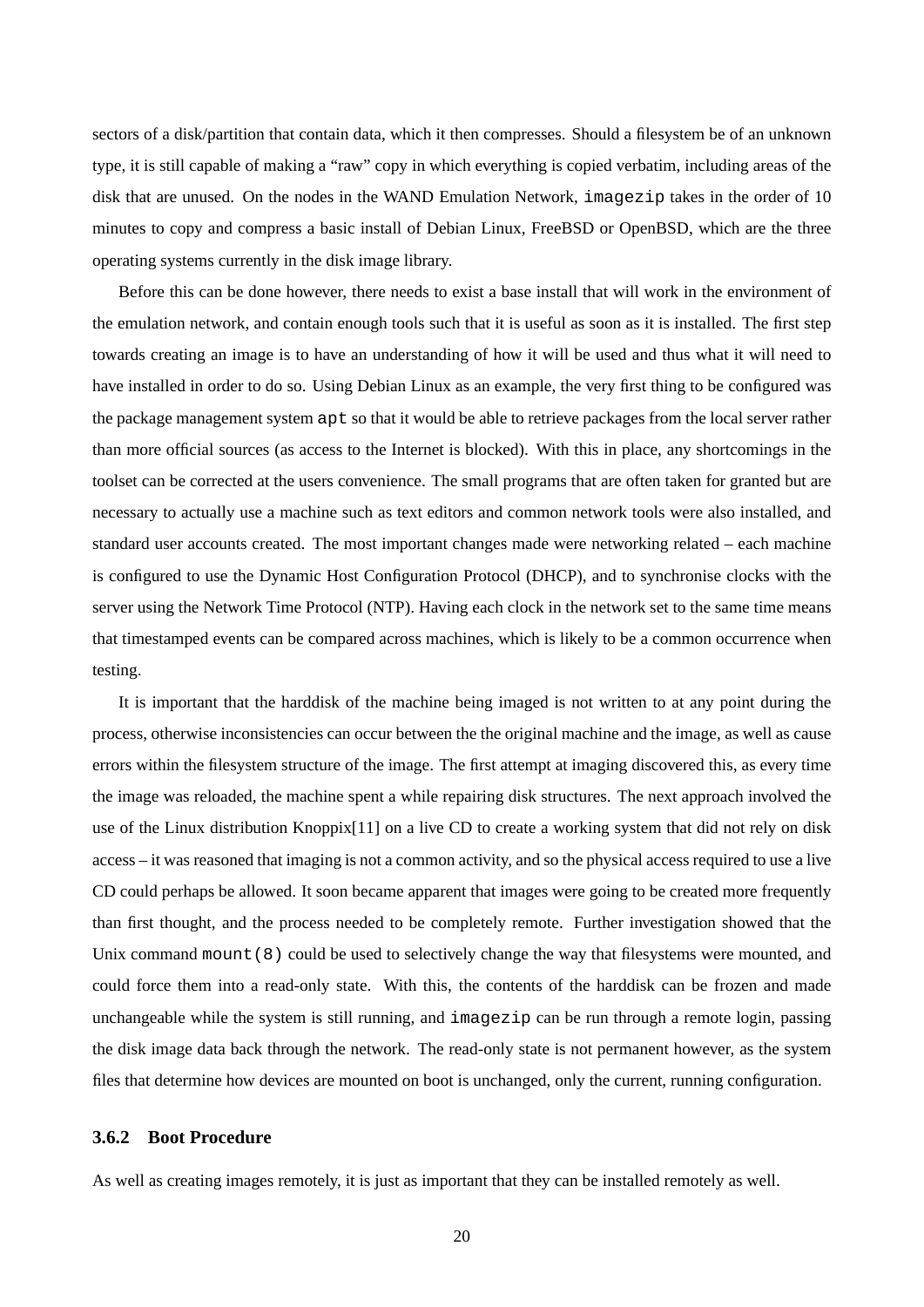

Figure 3.6: Simplified Boot Procedure

The boot procedure when installing a disk image makes use of a number of the Wired for Management (WfM)[8] features available on the machines in the network. Each machine can be powered on remotely using a "magic packet" based around the MAC address of the NIC connected to the control network, (this is known as *Wake on LAN* in the WfM specification) which then enters the Preboot eXecution Environment (PXE). This involves using extension options to the Dynamic Host Configuration Protocol to retrieve configuration information from a central server, which includes the specification of a bootable image that should be downloaded and run. This image is the custom RAM disk described above and is downloaded from the server using the Trivial File Transfer Protocol (TFTP), then executed within the PXE environment.

Once the RAM disk is booted and running, the imaging process can begin. The client connects to the central machine that is running the Frisbee server, which begins to send the disk image to the multicast group they all belong to. As more clients boot they join the group, and start receiving the file at whatever point it happens to be at, while at the same time requesting any parts they may have missed due to joining late, or loss within the network. As data is received, it is extracted onto disk, and once the entire image is extracted the client leaves the multicast group and shuts down to wait for the rest to finish. Wake on LAN is used again to power on all the machines, which will skip the PXE boot step and instead boot from the newly extracted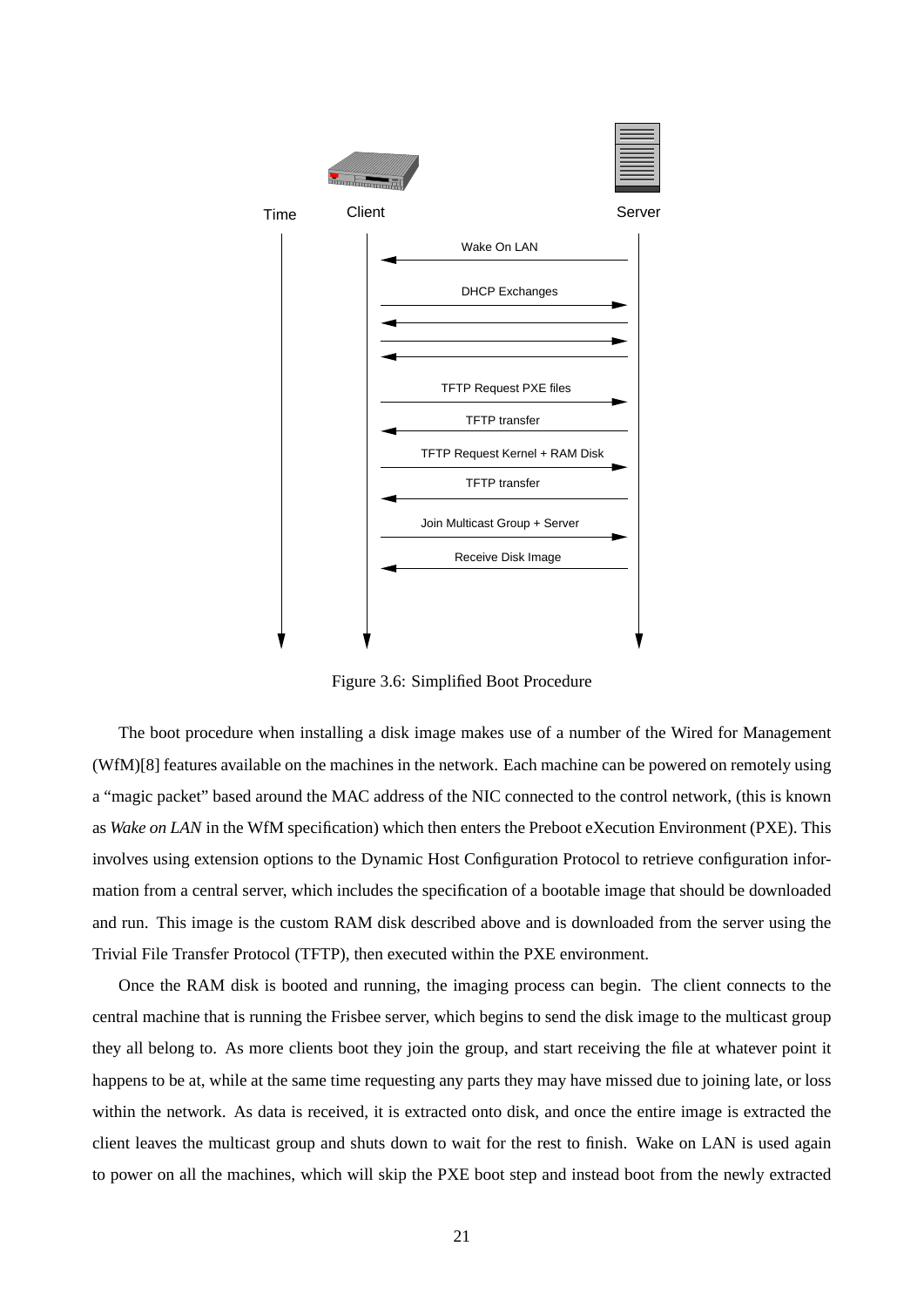image on their disk.

#### **3.6.3 Custom RAM Disk**

Disk imaging has the problem that overwriting the contents of the hard drive currently in use can have unpredictable results. The solution offered by Frisbee to overcome this involves the use of a FreeBSD live CD, which loads using a RAM disk and is based in memory. The hard drive does not get used, and so can be imaged with no side effects. This does not fit in with the WAND Emulation Network however, as imaging needs to be automated and require no physical access to the machines involved – putting CDs in drives for the purpose of installing disk images violates this just as much as it does when creating the images. The whole process of using the CD also includes manually entering the commands to run the imaging software. A custom RAM disk was created that would allow the imaging to happen with no user intervention.

The RAM disk uses a Minix filesystem because of its low overhead requirements, and contains a minimal Linux kernel, an init program, and a number of supporting programs that it needs to do its job – a DHCP client and the Frisbee client. These last two are used straight out of the box, as-is, but the init needed to be created to fit this particular need. It runs the DHCP client, then collects information about the available interfaces on that particular machine which it uses to build an appropriate Frisbee command line. This is necessary because it has to be generic enough to run on any machine in the network, it's not practical to hard code addresses for each host. It runs Frisbee, and once imaging is complete, it tidies up and then shuts down the machine ready for the next step.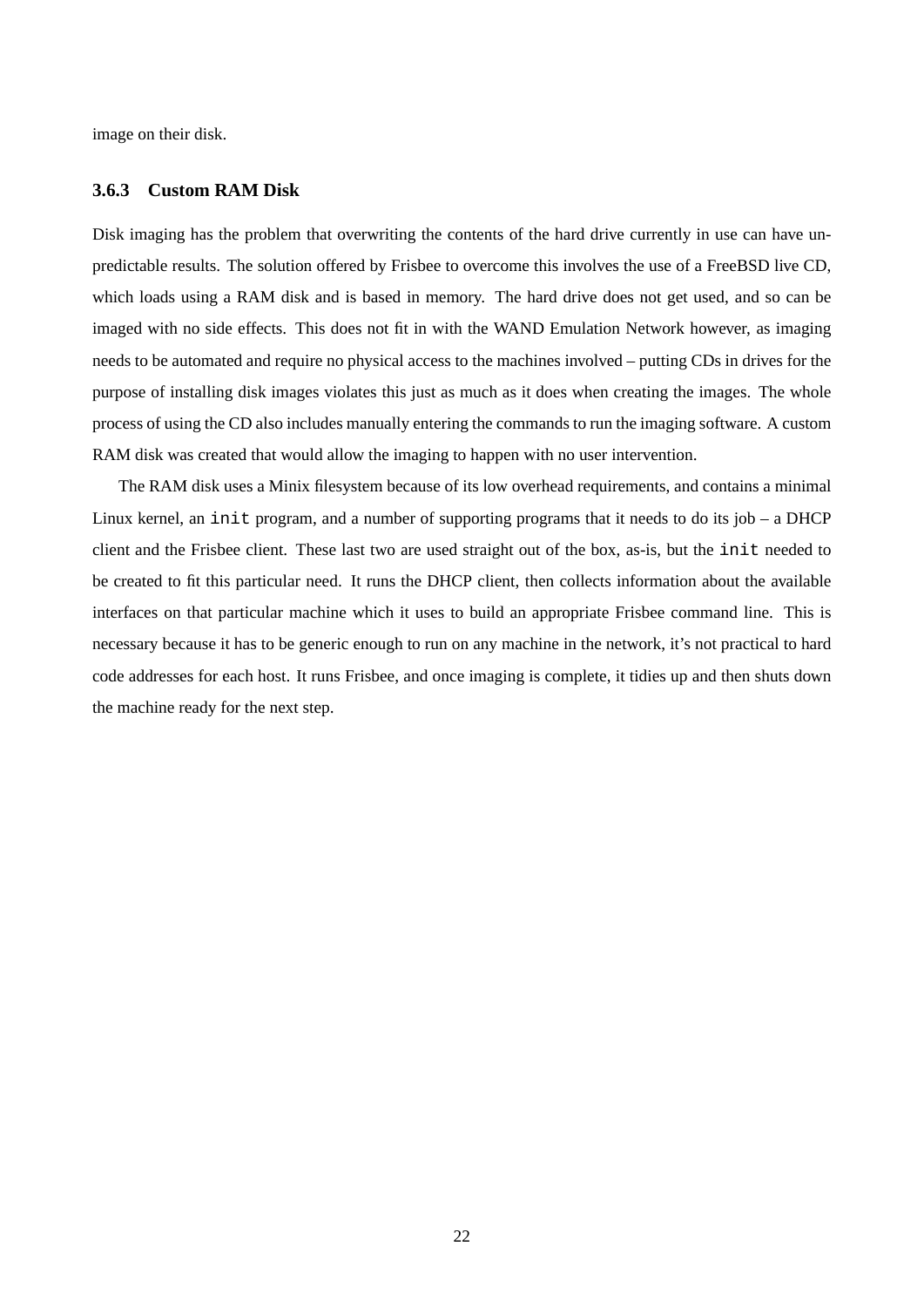# **Chapter 4 Results**

The end result of the project is a system that works for configuring the WAND Emulation Network, and for providing traffic generation for experimental purposes. Its can be best judged in two ways – that it does indeed configure all aspects of the network such that it can be used for testing, and that it makes proper use of the application models within ns-2 when performing the tests. Section 4.1 briefly discusses what has come from the configuration and automation aspect, while 4.2 looks at how well ns-2 fits into the framework and generates traffic.

# **4.1 Accurate Configuration**

Deciding whether the configuration produced by the system is correct is obvious. The inputs are clear and unambiguous, and describe exactly what the end result should be, if this matches with the network that is given to the user after configuration, then it is a success. Through the course of development, this has been proven correct as test networks consistently match their specifications. The best way to determine its accuracy is perhaps through the way it is treated by users.

At the time of writing, the system is being used regularly by Sam Jansen for experiments related to his Ph.D involving integrating code from real network stacks into the ns-2 simulator. It is important to him that he has a method of validating that the behaviour of his code in the simulator is the same as it is when running normally, and this is provided in the form of an automatically configured network. Changing topologies and requirements means that machines are often re-imaged, and they are always in the desired state.

### **4.2 Performance Testing**

The second criteria is more complex to test, and requires using the system to its full extent. The real test is that the emulation network can properly apply the application models within ns-2 in a physical environment to be useful for measuring performance. The quality of the models is not the issue, it is the faithfulness with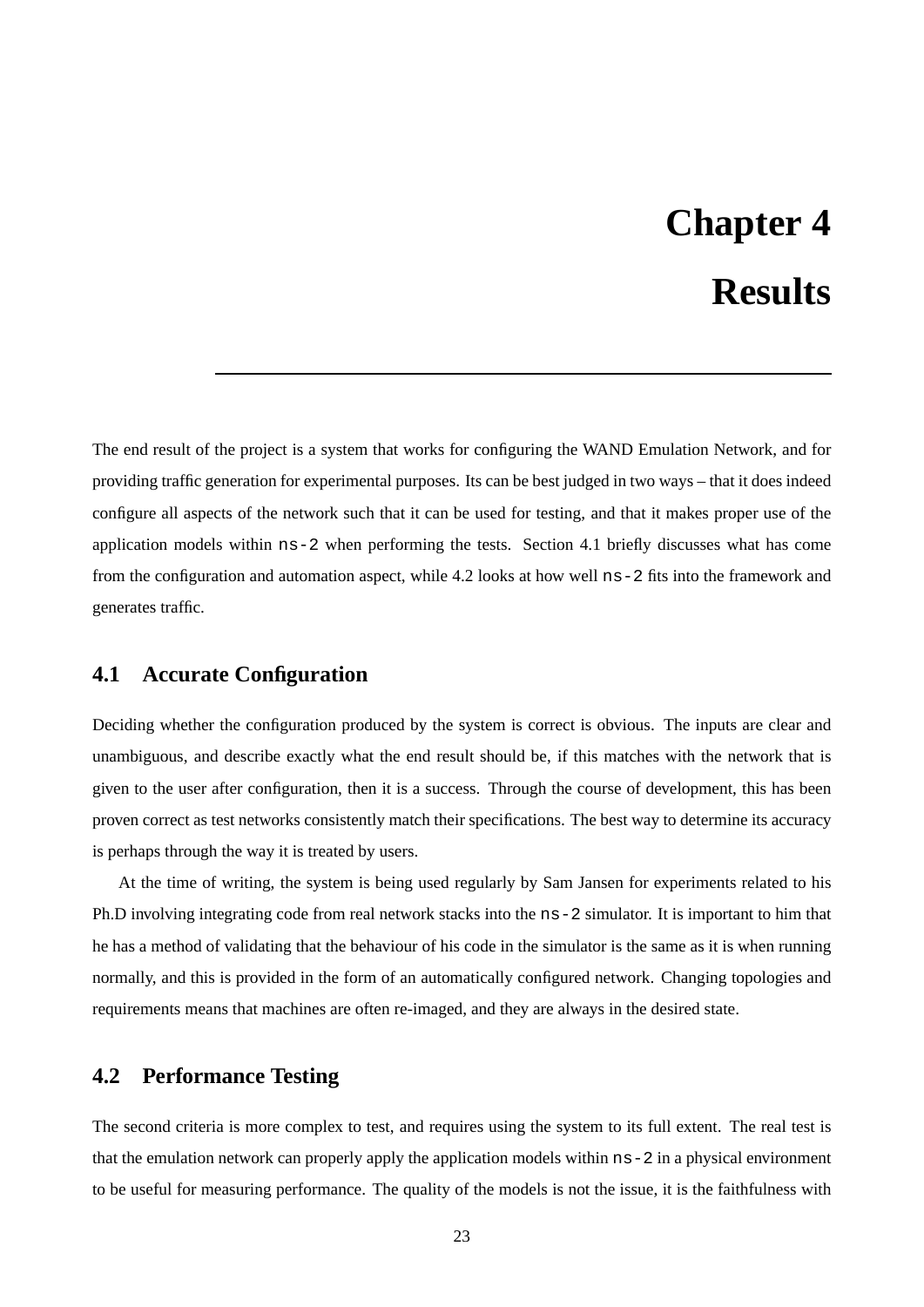which they are reproduced now that more interactions are involved with many different devices. Because a real network stack is now responsible for sending and receiving traffic rather than the abstracted model within ns-2, the chances of results from simulation and emulation matching are slim. Instead, the same trends should be visible within both sets of results because of similar network and protocol artifacts, and because the traffic is being generated from the same source.

Though the Emulation Daemon had been tested during its development, that was at the packet level – individual packets were sent and observed to ensure that they were correctly formed and sent at the right time. Once the emulation agents for ns-2 had been completed, it needed to be seen how well they would integrate. They had been written to work together, but the number of different situations the Emulation Daemon must cater for meant that there were still plenty of cases that had not yet been fully explored.



Figure 4.1: Competing UDP Flows

The most simple test was the generation of UDP traffic in the emulation network based off a simple constant bit-rate model within ns-2 running on the server. A configuration file was created to set up two directly connected machines, and to run two UDP streams from one machine to the other. Both of these were set up to send a constant 1Mb/s of data, which was also the maximum capacity of the link. One stream was started ahead of the other and allowed the whole network to itself, before starting the second stream. After some time the second stream was stopped and the first was allowed unrestricted access again. Figure 4.1 shows this situation in the ns-2 simulator on the left, and then again in the emulation network on the right, and both generally look exactly as it is expected they should. The first stream initially uses the entire available bandwidth until the second stream starts, from which point the bandwidth is shared equally between them. Once the second stream completes, then the amount of data being transmitted by the first stream once again fills the link.

Of note is that the second stream in the simulator transmits at the same rate as the first stream for a short period, before they both settle into an even amount, while in emulation the second flow never gets a chance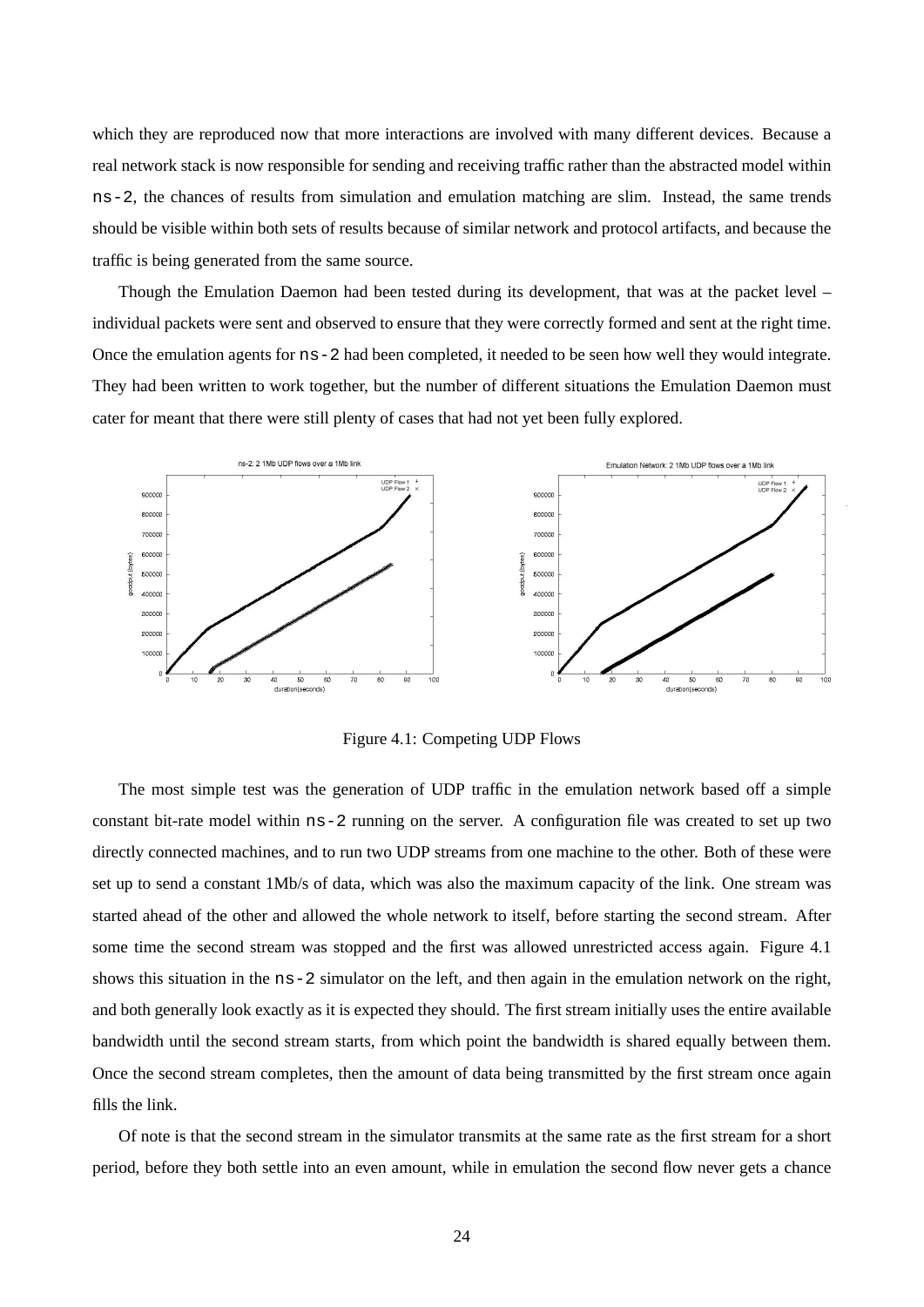to send at more than half the available bandwidth. This illustrates the differences that are common between emulation and simulation, and the importance of validation. Discovering what these differences are is the first step towards understanding why they exist and working towards removing them.

While this section only demonstrates UDP traffic, it shows that the emulation framework is in place to extend a traffic model from ns-2 onto the network. The interaction between the custom agents and the Emulation Daemon is consistent with the way the tested ns-2 model works in its native environment, and so should extend to other similar models. Other protocols and more complex scenarios could be tested with little modification to the system.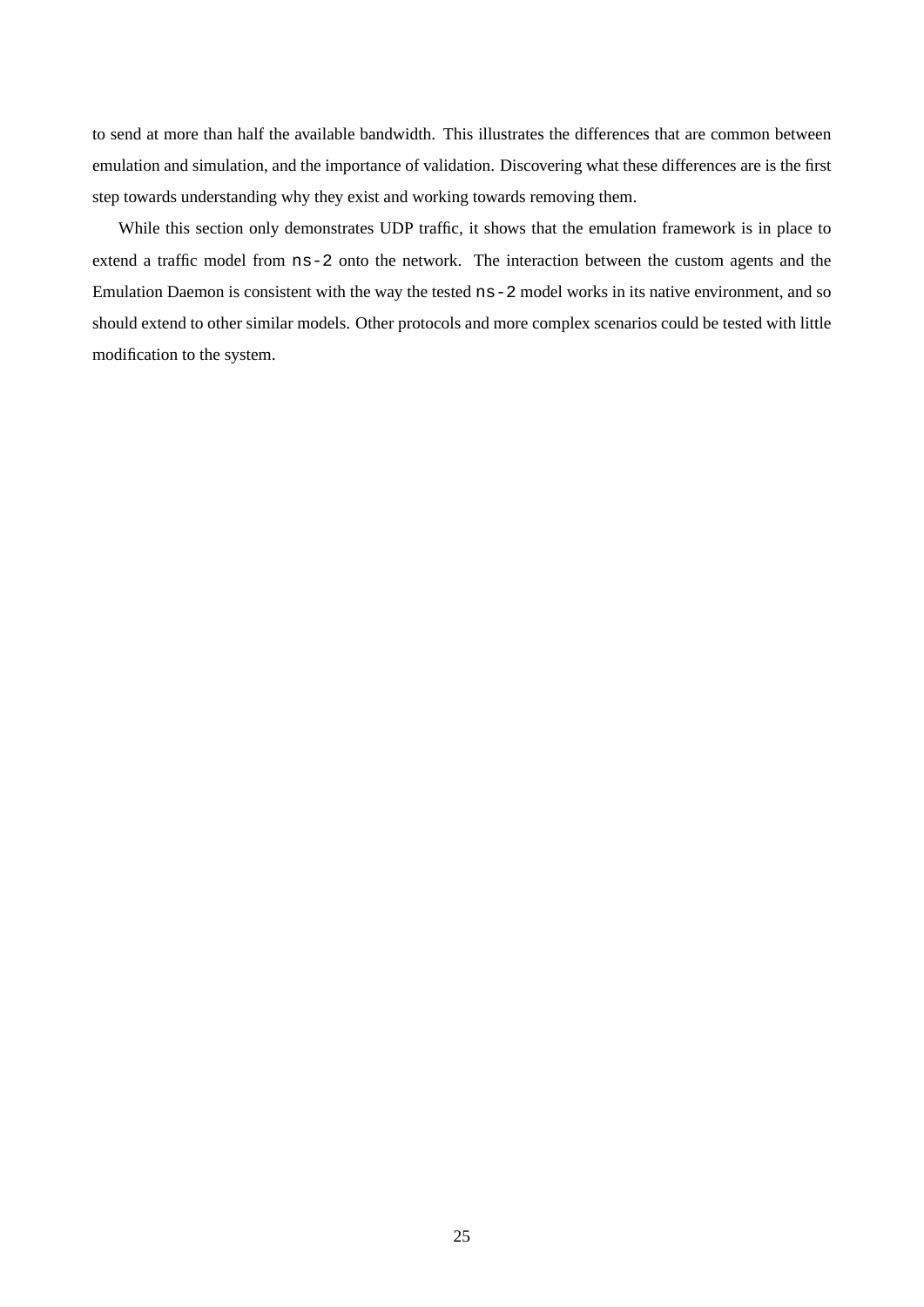# **Chapter 5**

# **Conclusions and Future Work**

The development of this framework has shown that network emulation is viable, and does not need to be as complex to use as it currently is. It is quite possible to have a system that wraps around the physical network and provides methods for configuration that do not require users to have specialist knowledge. The framework described is based on the infrastructure and resources available and is specific to this situation, but there is enough flexibility in the interface and supporting code base that it could be modified to support other simulators or physical networks.

Deciding to base the configuration language on ns-2 gave firm direction in terms of what needed to be implemented to have a working system. Following the most commonly used functions in example ns-2 scripts was useful in providing an understanding of what was important, which was needed to successfully rewrite them all. The challenge was to deal with the internal ns-2 representations of the network and convert them into a format from which real configuration could be made.

Creating custom agents to transfer the configuration and traffic model data to the network from ns-2 required a remote agent on each emulation node – the Emulation Daemon. Although more difficult than reusing an existing system for remote command execution, and traffic generation, this allowed more flexibility and freedom to design a protocol that was simple, with low overhead.

Making use of the *Frisbee* tools for disk imaging allowed more time for other tasks. However, in order to work in this environment, it needed to be automated. Adding extra configuration options to ns-2 was necessary, which means configuration scripts can no longer be completely identical to those normally used with ns-2, but the gains far outweigh any complications due to this. Improving it to run remotely using a RAM disk and PXE was very important to the overall usability of the system.

The decision to ignore security concerns is one that cannot be ignored forever. It was the most practical approach to take during the development of this framework, but will need to be addressed at a later date.

The project was developed with the expectation that it would be used by other networking researchers, and work planned for the future should support this. A brief user guide has been written and is included as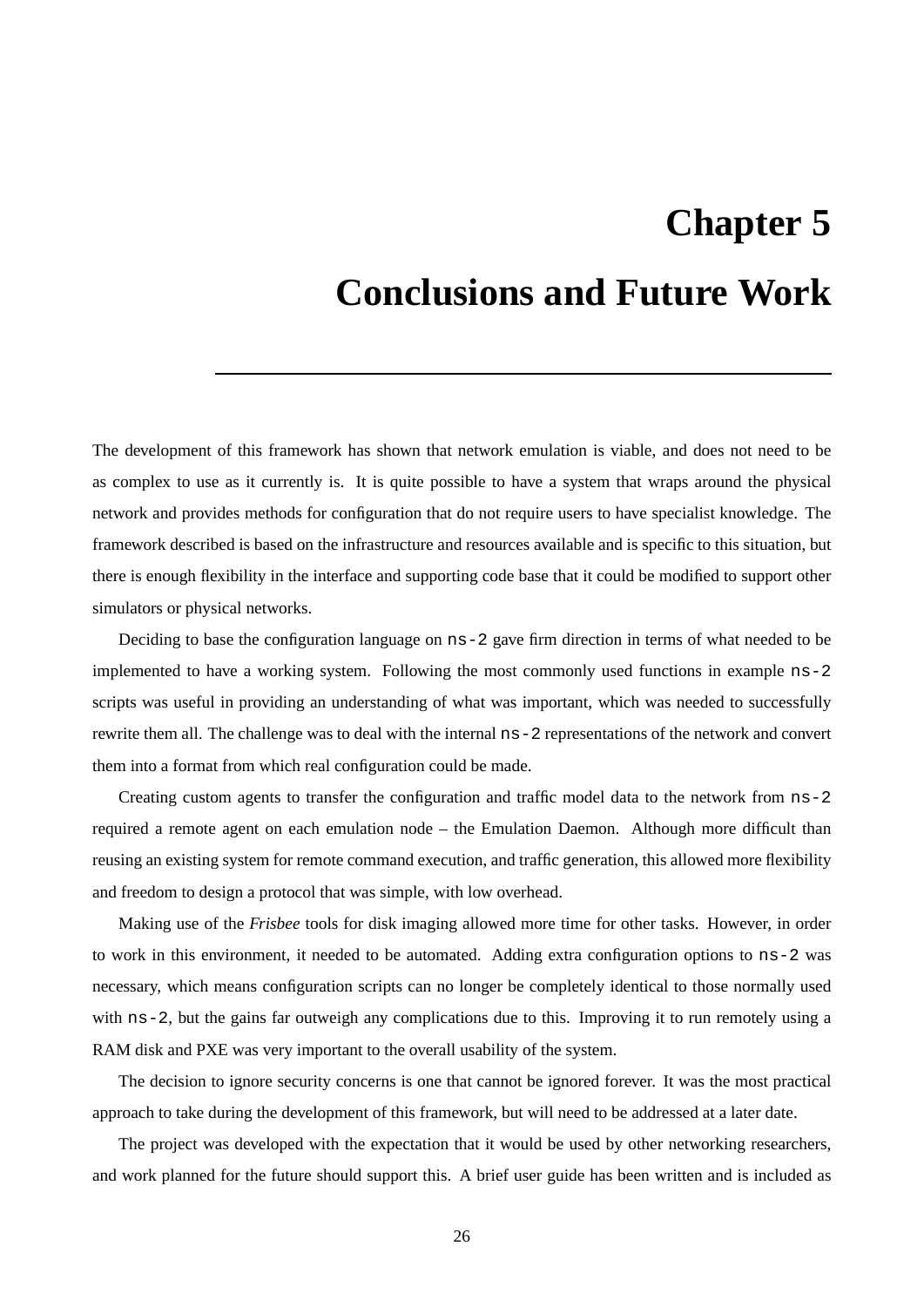Appendix B, but it will be necessary to work with users for a period to ensure they fully understand how the system operates. Extensions may be necessary to support more complex tests researchers wish to perform, or to add functionality that they require. The use the network has seen already has shown that users have vastly different requirements and levels of complexity in their experiments. Based on their needs the disk image library is likely to expand, and graphical elements could be built to make the entire process easier.

Because this system works very closely with ns-2 and allows simulations to be reproduced on a real network, it enables validation of the simulator in a way that was not possible before. Being able to compare the differences in emulation and simulation directly makes any differences all the more obvious, and the implications this will have with regard to simulation quality can only be positive.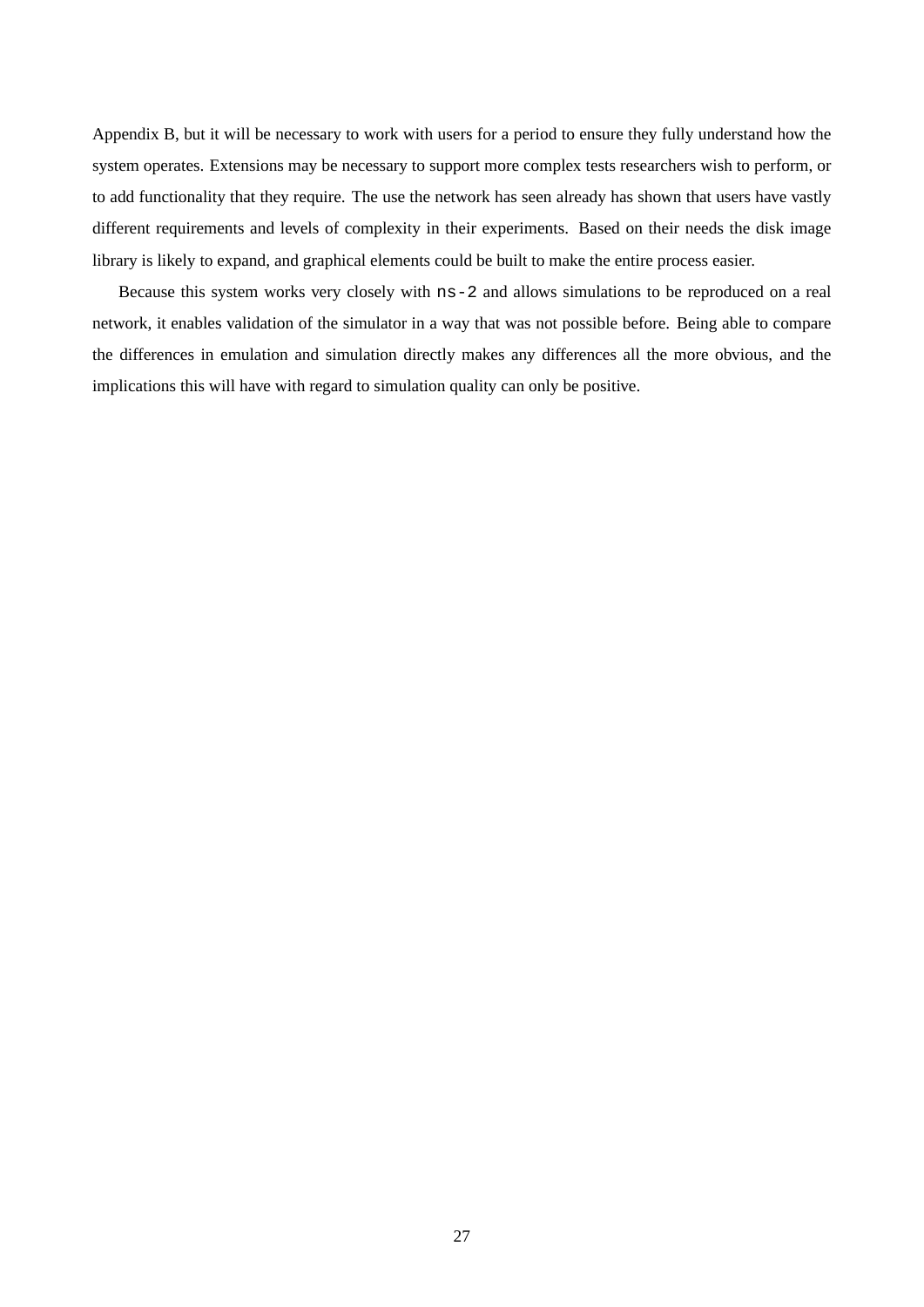# **Appendix A**

# **Emulation Machine Specifications**

The WAND Emulation Network consists of 24 machines that are physically identical in every way apart from the number of network interfaces they posses. 14 of the nodes have 5 network interfaces, and the remaining 10 have 2. One of these interfaces on each machine is used to transfer control data, and so connects to the much more powerful server machine. The other interface(s) are available for configuring into any topology and transmitting experimental data. Figure A.1 shows the specifications of all nodes that are involved in the operation of the network.

All the their interfaces on the control network are terminated at a Cisco 2950T switch. It has 24 10/100 ports, and 2 10/100/1000 ports, one of which is connected to the central server. In a similar configuration, all emulation nodes are connected via serial to a Cyclades TS2000 terminal server for "out of band" management, or recovery in the case a user misconfigures network settings. The terminal server also provides access to configure the switch, as well as controlling a Cyclades AlterPath PM8i-10A power management strip for remote power cycling. Figure A.2 shows how all these components fit together.

The object labelled *Patch Panel* is a set of 3 patch panels in a separate room to which access is much less restricted than the server room that holds the machines themselves. Each of the remaining non-control interfaces on the emulation nodes is terminated here in such a fashion that the topology can be set up by changing the way interfaces are connected. Extra devices such as switches or routers can be inserted into the network at this point, along with DAG cards for performing packet capture. There is currently a research project underway that aims to build a s special patch panel that can be configured to make connections electronically, removing the need for manual patching.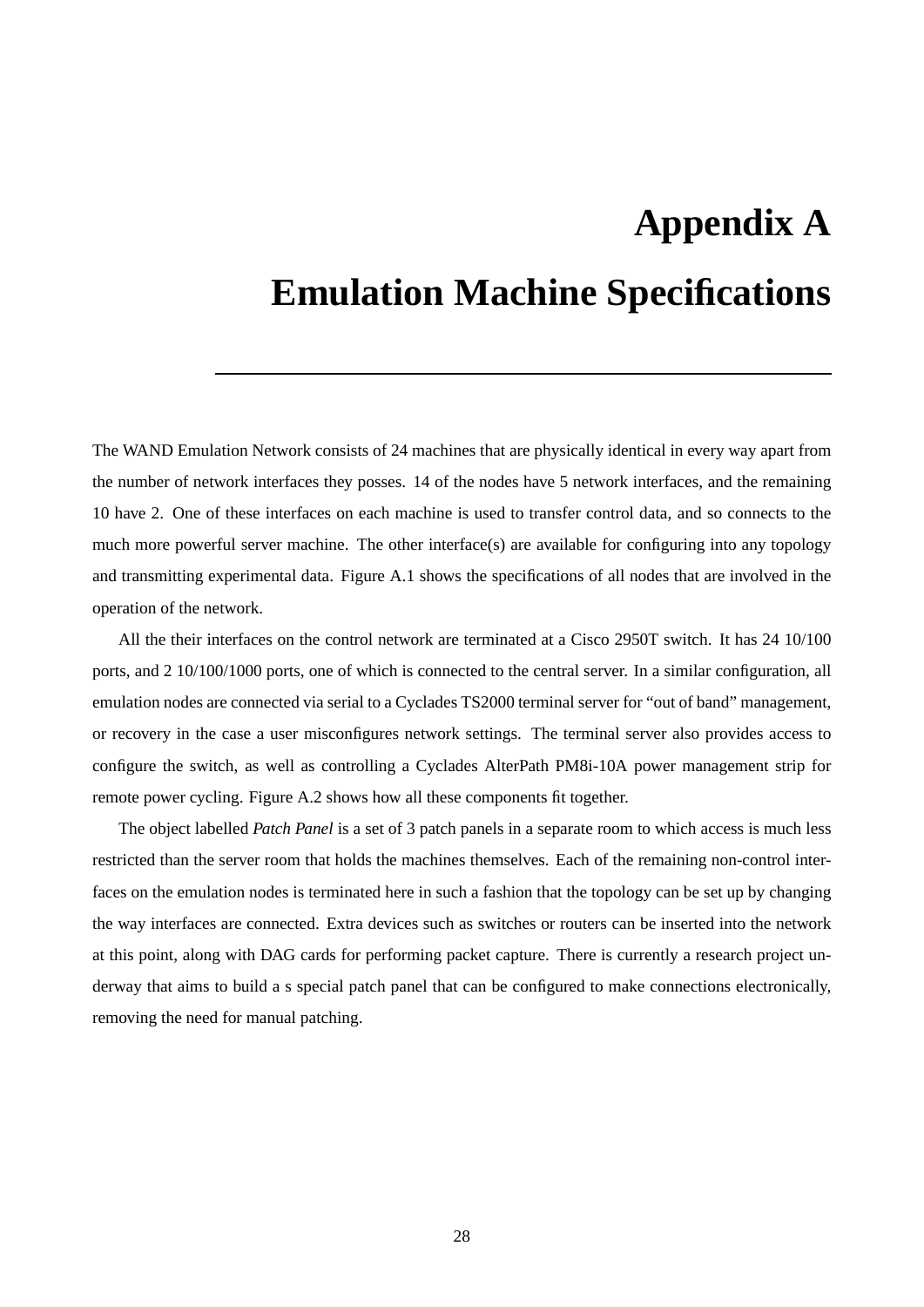|             | Type 1 Node (Dell Optiplex GX1)           | Type 2 Node (Dell Optiplex $GX1$ )   Server Node |                  |
|-------------|-------------------------------------------|--------------------------------------------------|------------------|
| Quantity    | 14                                        | 10                                               |                  |
| Processor   | Pentium2 350MHz                           | Pentium2 350MHz                                  | Pentium4 1.8GHz  |
| Memory      | 64MB                                      | 64MB                                             | $1$ GB           |
| <b>NICs</b> | $1x$ 3Com 3c905B                          | $1x$ 3Com 3c905B                                 | $2x$ Intel E1000 |
|             | 1x MikroTik 4 port w/ Intel Chipset 82559 | 1x Realtek RTL 8139                              | $1x$ Intel E100  |

Figure A.1: Machine Specifications



Figure A.2: Overview of Emulation Network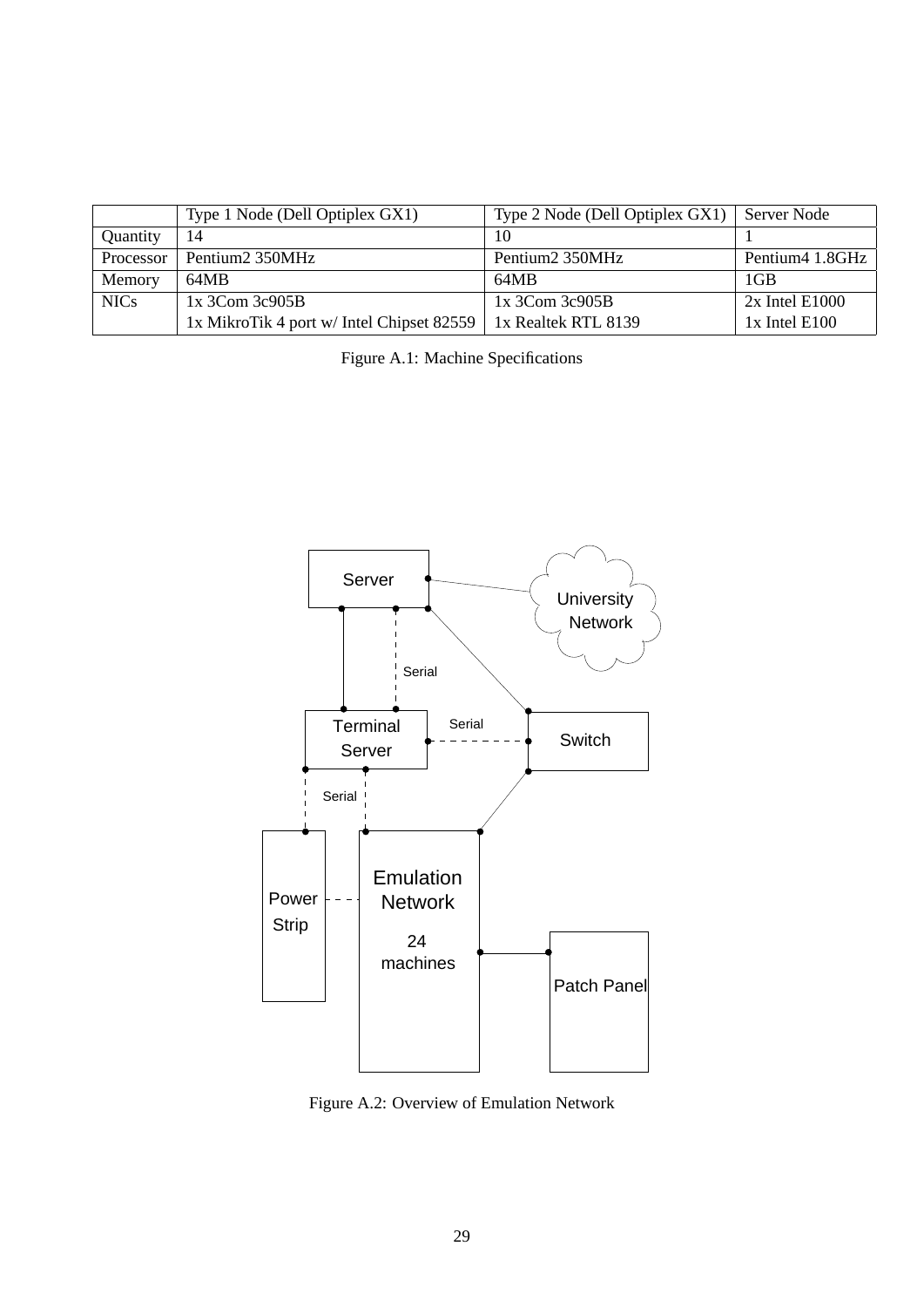# **Appendix B Abridged User Guide**

The configuration file used in this system is very similar to that used by the ns-2 simulator, and knowledge of their format can be transferred almost directly to this domain. They are written in OTcl, and so have available all the language constructs it possesses.

## **B.1 Global Settings**

Every script should begin with the following line, in order to properly set up all parts of the simulator and provide access to its functions:

```
set ns [new Simulator]
```
Depending on what the desired use of the system is, one of the next two commands may be useful. Calling config-only will skip the disk imaging stage and proceed directly to configuring the machines themselves. The image-only command is the inverse of that, only performing disk imaging and not doing any configuration at all. Of course, if both of these are omitted the system will do the full set of tasks.

```
$ns config-only
$ns image-only
```
If it is only being used for configuration and/or imaging, then that is the only prerequisite. If the traffic generation aspects are also going to be used, then it is important to set the internal event scheduler within ns-2 to act in real time with the following command:

```
$ns use-scheduler RealTime
```
Once the required commands are taken care of, the rest can be performed. The only restriction on the ordering is that each node, link, agent and application must be created before attempting to set any of its attributes.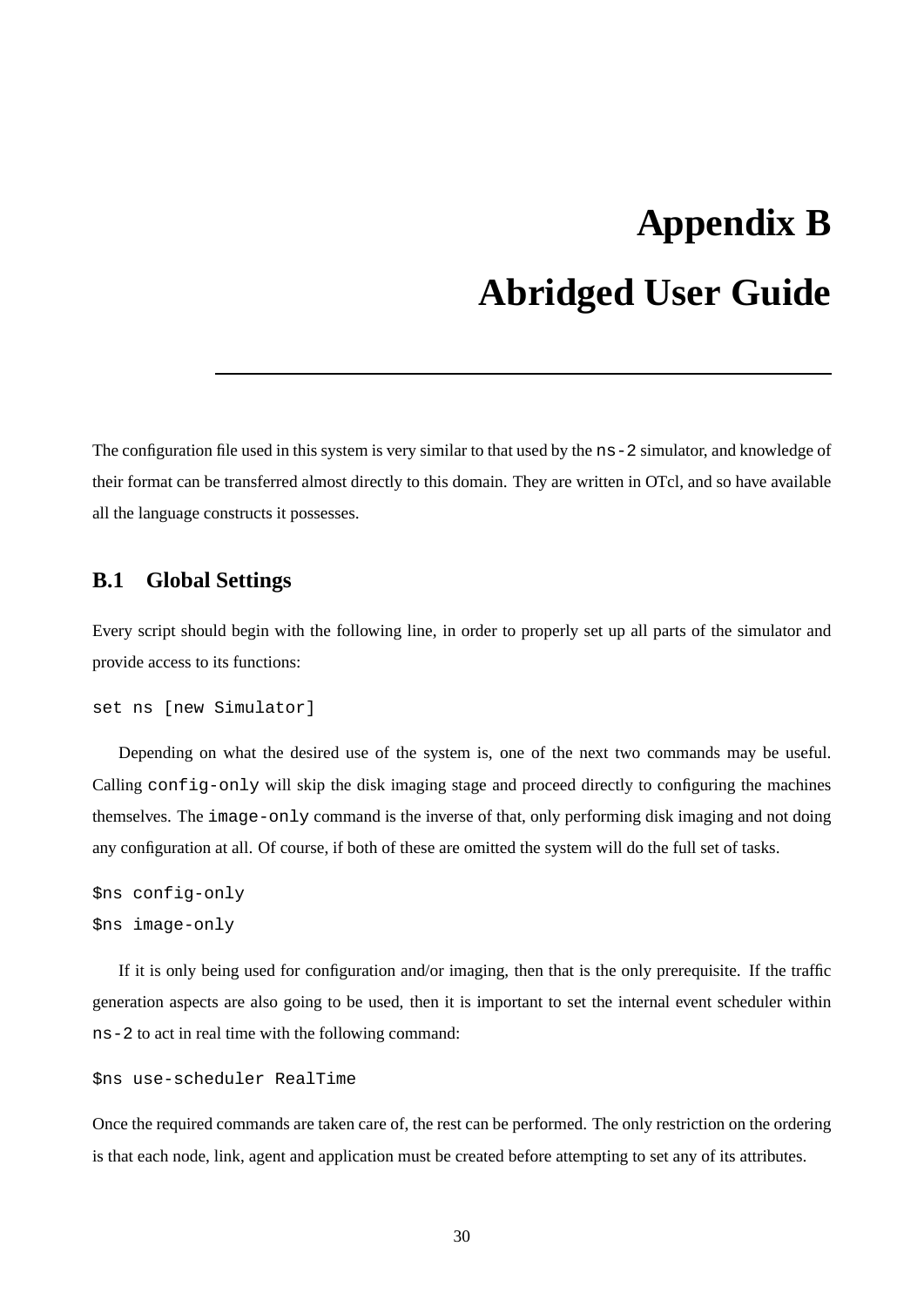## **B.2 Creating and Configuring Nodes**

In simulation, users have the freedom of creating almost as many nodes as they wish, with the only tradeoff being in terms of performance. With emulation however, the number of nodes is limited by the physical number of machines available, in the case of the WAND Emulation Network at this point in time, this is 24. Each created node must be linked to a particular machine at the time it is created:

```
set <node name> [$ns node <machine number>]
```
This will create the node with the name  $\langle$  node\_name $\rangle$ , on the physical machine with the number  $\langle$  machine number $\rangle$ . It will have the default image installed on it (currently a Debian Woody install with a 2.4.20 kernel), although this can be changed with the command:

modifyImage <machine\_number> "/path/to/image/file"

The machine numbered  $\leq$  machine number $\geq$  will instead be imaged with the file at the specified path, assuming that it is indeed a valid disk image, and that it exists.

### **B.3 Creating and Configuring Links**

Links come in two types – simplex (one way) and duplex (two way). Simplex links are useful in pairs to create asymmetric links, while duplex links create a link that is the same in both directions.

\$ns simplex-link <source\_node> <dest\_node> <bw>Mb/Kb <delay> <queue\_model> \$ns duplex-link <source\_node> <dest\_node> <bw>Mb/Kb <delay> <queue\_model>

Two node names need to specified first, as the source and destination nodes for that link.  $\langle bw \rangle$  is the bandwidth of the link in Megabytes or Kilobytes, and the units should be expressed as either "Mb" or "Kb" respectively. There should be no whitespace between the value and the units. <delay> is measured in milliseconds, with the units "ms" following the value. If either bandwidth or delay are given the value "0" then they are untouched and the link will run at full speed. The only legal value for the  $\leq$ queue\_model $>$ currently is "DropTail".

Loss can be added to a link with the creation of a loss model. The only one currently supported is a uniform loss model based on packets.

```
set <loss_model> [new ErrorModel/Uniform <drop_rate> pkt]
$ns lossmodel <loss_model> <source_node> <dest_node>
```
These commands will create a loss model called <loss\_model>, that drops <drop\_rate> of all packets (on a scale from 0 to 1). This loss model can then be attached to the link between  $\langle$ source\_node $\rangle$  and  $\langle$ dest\_node $\rangle$ .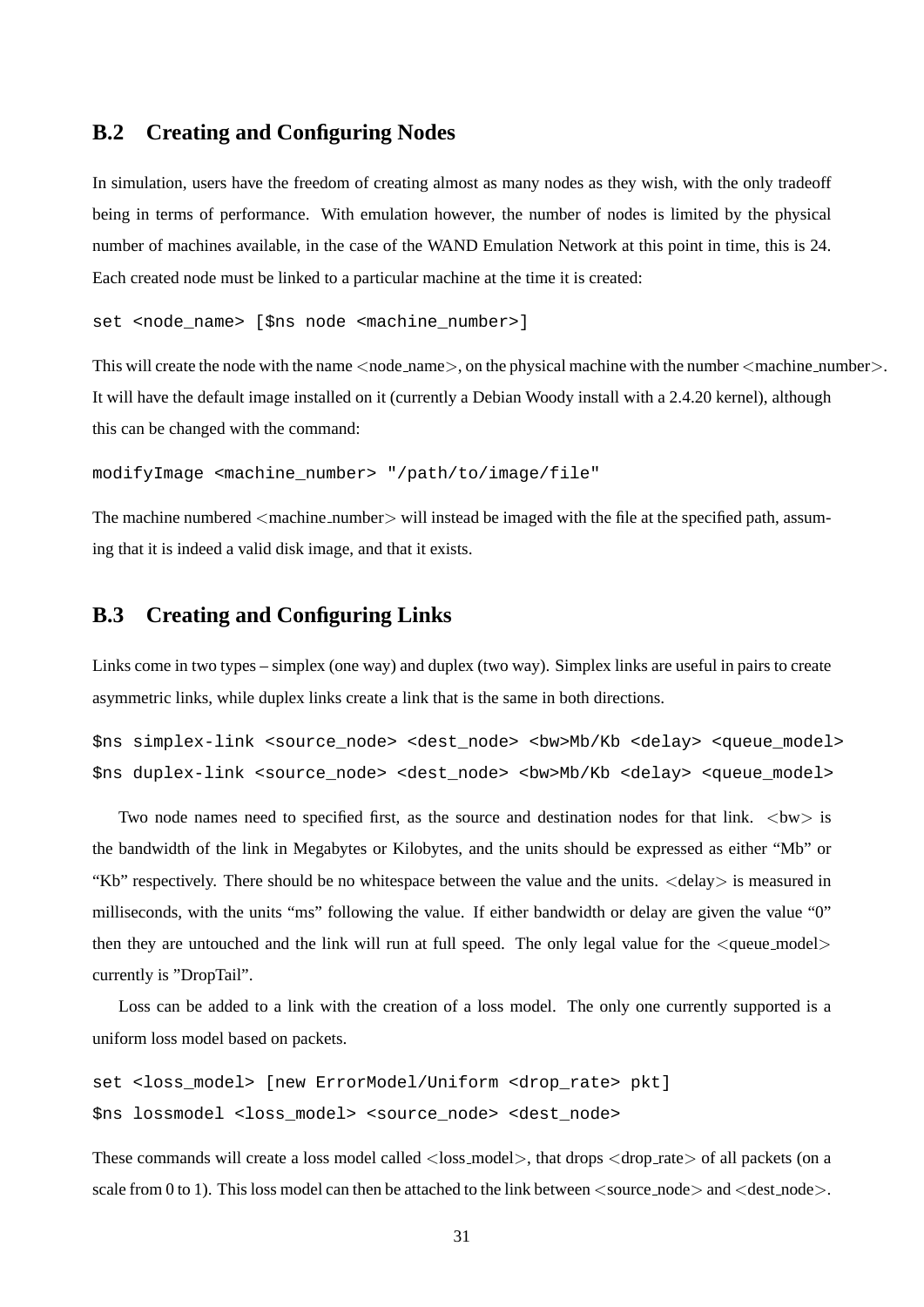Currently there is the limitation that each lossmodel may only be used for one link, reusing it will overwrite the old one.

# **B.4 Creating and Configuring Agents**

Agents are responsible for getting the data sent across the network. The type of agent you create determines what protocol will be used. Currently the emulation network supports UDP and TCP, and there is a pair of agents for each protocol. In each pair, one agent is a source of traffic and the other is a sink. The source sends packets to its associated sink, which outputs statistics and acknowledges them if required.

```
set <agent name> [new Agent/UDPEmu]
set <agent_name> [new Agent/TCPEmu]
set <agent name> [new Agent/UDPEmuSink]
set <agent_name> [new Agent/TCPEmuSink]
$ns attach-agent <node_name> <agent_name>
$ns connect <source_agent_name> <destination_agent_name>
```
Each experimental connection must consist of a UDPEmu or TCPEmu agent and a corresponding UDPEmuSink or TCPEmuSink agent. Once each agent is created, the node that it relates to must be specified by "attaching" the agent to the node with the attach-agent command. Finally, to show which pairs of agents should interact the connect command links agents with agents.

# **B.5 Creating and Configuring Applications**

Applications decide at what rate data should be written to the agents for sending onto the network. There are two main types of these - basic traffic generators, and simulated application models. The traffic generators follow a simple function, such as the pareto distribution, or are simply constant bit rate streams. The application models include FTP and Telnet (and others such as various Internet worms, and a lot of custom models written by researchers which are not covered in this outline).

```
set <app_name> [new Application/Traffic/CBR]
set <app_name> [new Application/Traffic/Exponential]
set <app_name> [new Application/Traffic/Pareto]
set <app_name> [new Application/FTP]
set <app_name> [new Application/Telnet]
<app_name> attach-agent <agent_name>
```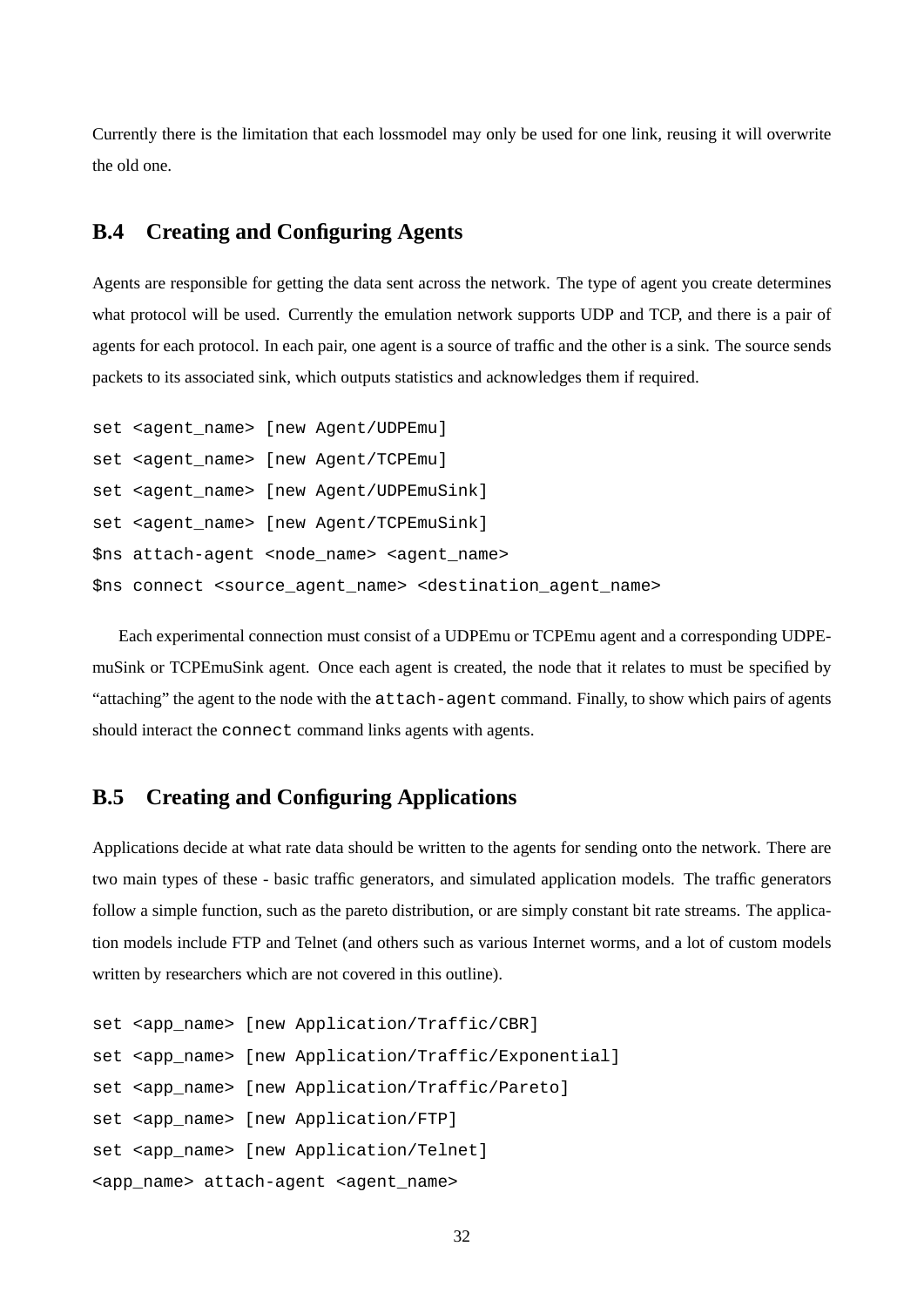Once an application model has been instantiated, it has to be attached to the transport agent that it should run over using a different version of the attach-agent command. Each application has their own configuration options but almost all support a basic set of commands to change packet sizes and data transfer rates.

```
<app_name> set packetSize_ <packet_size>
<app_name> set rate_ <rate>Mb/Kb
```
Packet size is specified in bytes, and rate in megabits or kilobits per second. Other attributes that can be modified are explained further in the ns-2 manual. Applications also need to be configured to start and end at certain times with commands of the following form:

```
$ns at <time> "<application_name> start"
$ns at <time> "<application_name> stop"
```
This will start the specified application sending data  $\langle$ time $\rangle$  seconds after the experiment has started running. This is specified as a floating point value.

# **B.6 Final Points**

There are two more things that must happen before a script is complete – the end time must be specified in a similar style to how timing is configured for applications:

\$ns at <time> "finish"

and finally the command to actually start the experiment must be included. If it is not, then nothing at all will happen. This should be the last line in the file:

```
$ns run
```
In order to actually run the emulation, ns-2 must be invoked with the name of the file containing the extra functions for use in emulation, and the name of the configuration script. The shell script /usr/local/bin/emu.sh runs ns-2 with all the appropriate files, and if given the name of a configuration file will have it executed. Use it as follows:

/usr/local/bin/emu.sh <configuration\_file>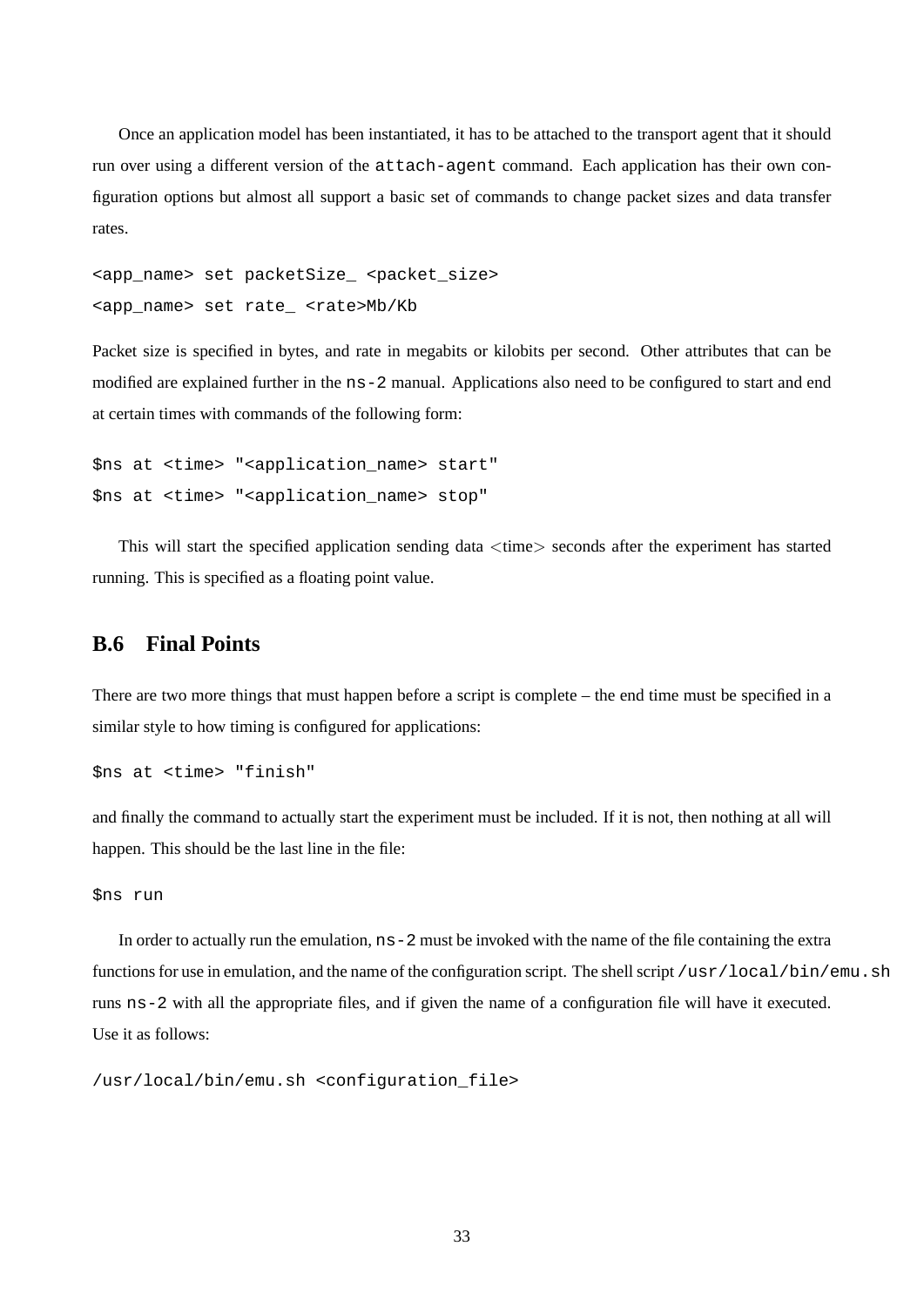# **Bibliography**

- [1] Benchmarking Methodology Working Group. http://www.ietf.org/html.charters/bmwg-charter.html, Accessed 2004.
- [2] GNU Bison. http://www.gnu.org/software/bison/, Accessed 2004.
- [3] GNU Flex. http://www.gnu.org/software/flex/, Accessed 2004.
- [4] Ian Graham, Murray Pearson, Jed Martens, and Stephen Donnelly. Dag a cell capture board for ATM measurement systems. Technical report, 1997.
- [5] Graphviz open source graph drawing software. http://www.research.att.com/sw/tools/graphviz/, Accessed 2004.
- [6] John Heidemann, Kevin Mills, and Sri Kumar. Expanding confidence in network simulation. *IEEE Network Magazine*, 15(5):58–63, Sept./Oct. 2001.
- [7] Mike Hibler, Leigh Stoller, Jay Lepreau, Robert Ricci, and Chad Barb. Fast, scalable disk imaging with frisbee. In *Proc. of the 2003 USENIX Annual Technical Conf.*, pages 283–296, San Antonio, TX, June 2003. USENIX Association.
- [8] Intel Wired for Management (WfM). http://www.intel.com/labs/manage/wfm/, Accessed 2004.
- [9] IP Performance Metrics Working Group. http://www.ietf.org/html.charters/ippm-charter.html, Accessed 2004.
- [10] Iperf The TCP/UDP Bandwidth Measurement Tool. http://dast.nlanr.net/Projects/Iperf/, Accessed 2004.
- [11] Knoppix Linux. http://www.knoppix.net/, Accessed 2004.
- [12] MIT Object Tcl. http://sourceforge.net/projects/otcl-tclcl/, Accessed 2004.
- [13] John Nagle. Congestion Control in IP/TCP Internetworks. RFC-896, January 1984.